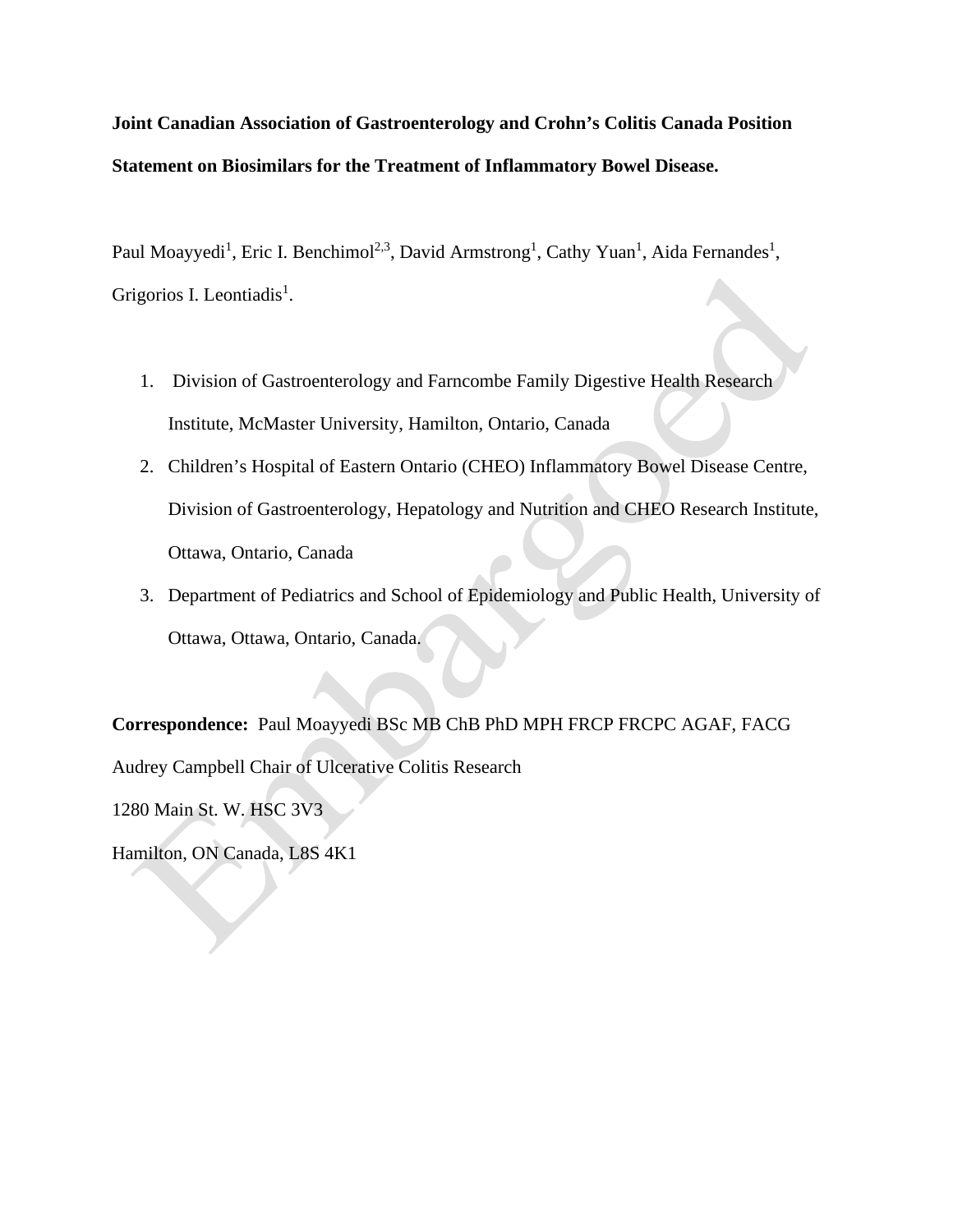## **Introduction**

The development of anti-tumour necrosis factor (TNF) therapies has transformed the care of patients with immune-mediated diseases such as inflammatory bowel disease (IBD), including ulcerative colitis and Crohn's disease, psoriasis and inflammatory arthropathies, including rheumatoid arthritis and ankylosing spondylitis. For IBD patients, these biologic therapies are effective at inducing and maintaining remission (1), reducing the need for surgery (2) and improving quality of life (3). Although anti-TNF therapies are effective in several different immune-mediated disorders, individual biologics are not, necessarily, equally effective in all disorders suggesting that their actions may differ between disorders. For example, the paradox that anti-TNF drugs used to treat rheumatoid arthritis (RA) and psoriasis may yet cause joint pains and skin reactions in IBD patients, emphasises our imperfect understanding of the mechanism of action of these biologic therapies and the need to evaluate treatment outcomes separately for different disorders.

The main factors that limit the use of anti-TNF drugs are adverse events and cost. Anti- TNF therapy is associated with joint pains, dermatological disorders and transfusion reactions (4). Transfusion reactions are associated with the development of antibodies to anti-TNF agents and this may also be associated with reduced treatment efficacy (5). Anti-TNF agents are also associated with an increased risk of infection (6) and risk of lymphoma although these risks may be exacerbated, to a greater or lesser extent, by the concomitant use of azathioprine or other immunosuppressive agents (7).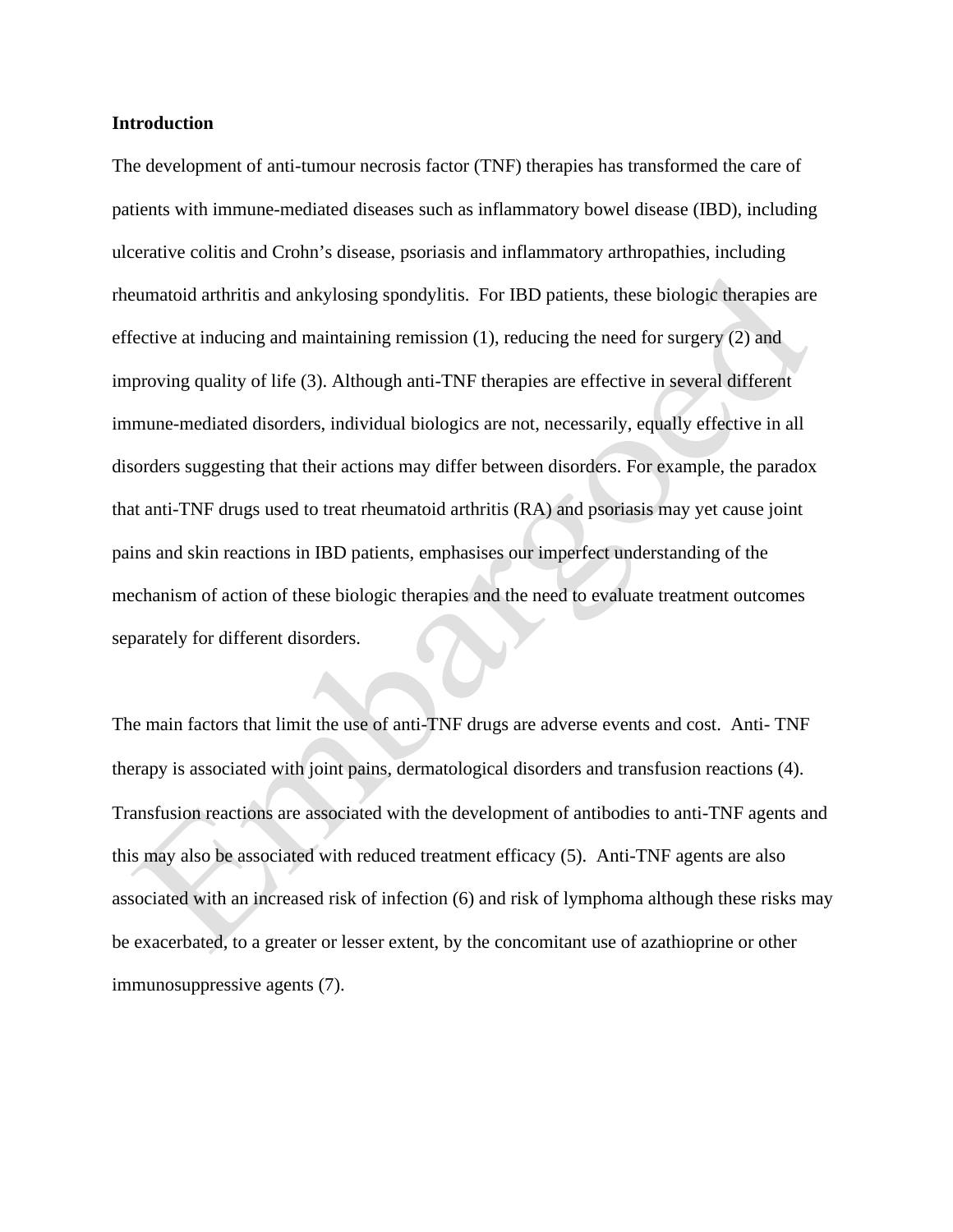Anti-TNF therapies are also expensive costing up to \$20,000 per year for each patient in Canada. Canada spent more on biologic therapies for all indications than on any other class of drug in 2018 accounting for 8.2% of the \$33.7 billion spent on prescription medications (8). Whilst the cost of these therapies is significant, the cost of having IBD is also expensive to society. It is estimated that the indirect cost of IBD was \$1.29 billion in Canada in 2018 (9, 10). Anti-TNF therapies can improve quality of life and productivity and, accounting for these societal costs, biologics may offer value for money (11). In the Canadian setting, health care is mainly funded centrally by the tax payer and the government, understandably, focuses on how biologic therapy may reduce health care costs. This is less clear cut with research using health administrative data failing to demonstrate any significant decrease in hospitalizations or surgical resections in the anti-TNF era compared to what would be expected if these drugs had not been introduced (12). Given this perspective it is understandable that approaches to reducing the cost of these drugs are being explored.

The emergence of biosimilars, also known as subsequent entry biologics have provided an opportunity for third party payers to reduce anti-TNF therapy drug costs. A biosimilar is a biological medical product that is similar to the original but manufactured by a different company once the patent for that product has expired. They are typically less expensive than the original product and therefore an obvious target in attempts to reduce biologic drug costs. Biosimilars are distinct from usual generic drugs, which are simple small molecules that are relatively straightforward to reproduce and manufacture on a large scale, and identical to the original drug. Biologic therapies are more complex proteins and require replication in living cells. The product is dependent on the type of genetically modified cell being used, the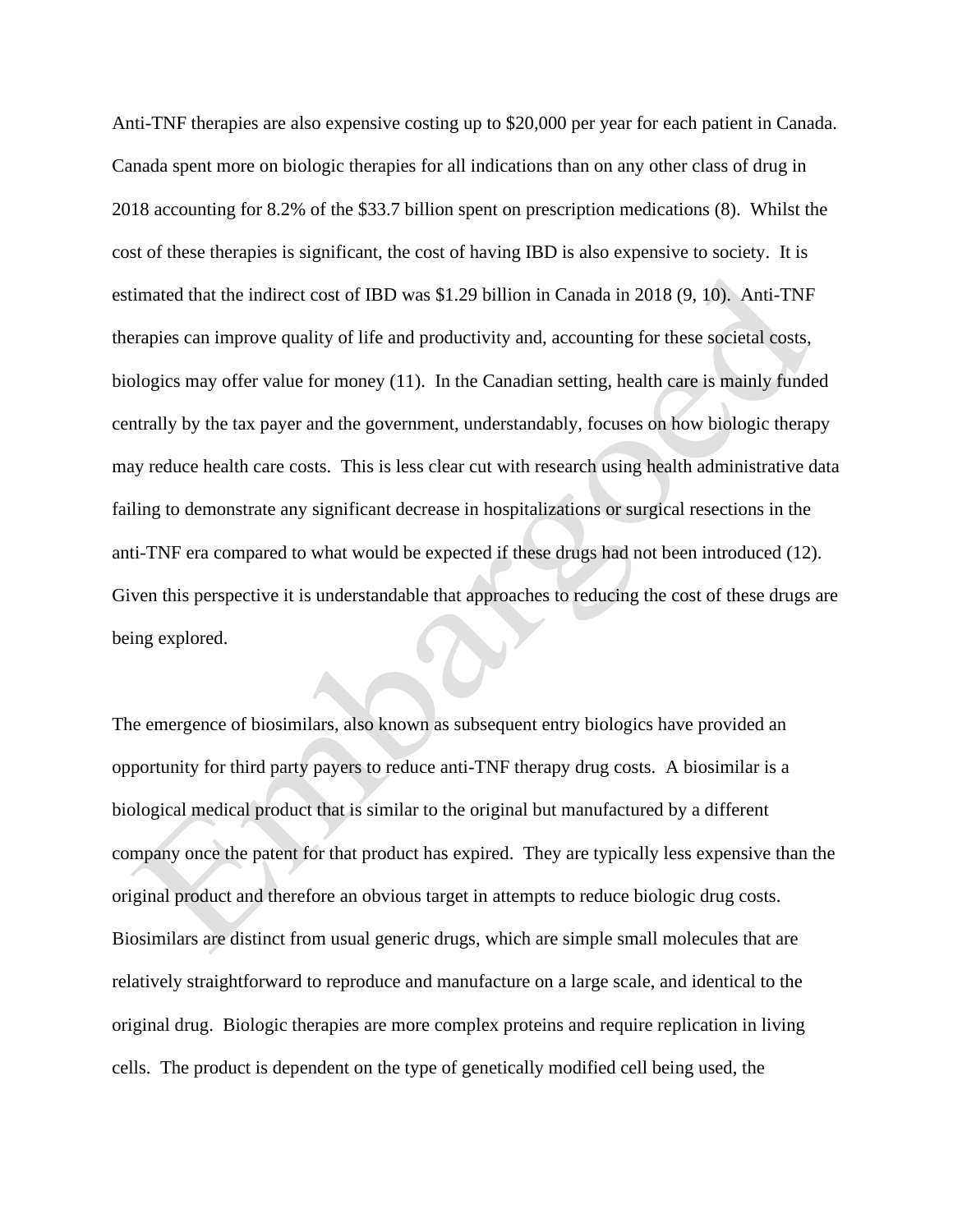production process and purification techniques (13). The manufacturing process is considerably more expensive than standard small molecules and therefore costs of biosimilars are higher than generically produced drugs. Furthermore, the variation from the originator is greater than would normally be seen with generics. However, it is important to emphasize that even with the original manufacturer there is potential for variability between each manufacturing run due to the complexity of living organisms. The Federal Drug Agency has released documents regarding the approval process for biosimilars (14) that other regulatory authorities have largely adopted (15). Essentially biosimilars must show a high degree of similarity to the original product and have no clinically meaningful differences in safety, purity and potency (14). This is a reasonable definition in principle but the definitions of "high degree of similarity" as well as "clinically meaningful differences in safety and potency" need further clarification in clinical practice.

The Canadian Association of Gastroenterology has previously published a position statement on biosimilars (16) but this was six years ago, and more data are now available. Crohn's and Colitis Canada has published a position statement more recently (17) but the two organizations felt it was of value to release a joint position statement after a full literature review. Several positions statements have been released by various organizations (Table 1) but none has provided an explicit literature search, nor have they assessed the quality of evidence of a defined clinical question according to GRADE criteria (18).

This position statement will focus on the data available for the comparison of anti-TNF therapies with their biosimilars as these are the only biosimilars that are currently approved in Canada for IBD. The issues raised in this document are likely to apply to other biologics. The search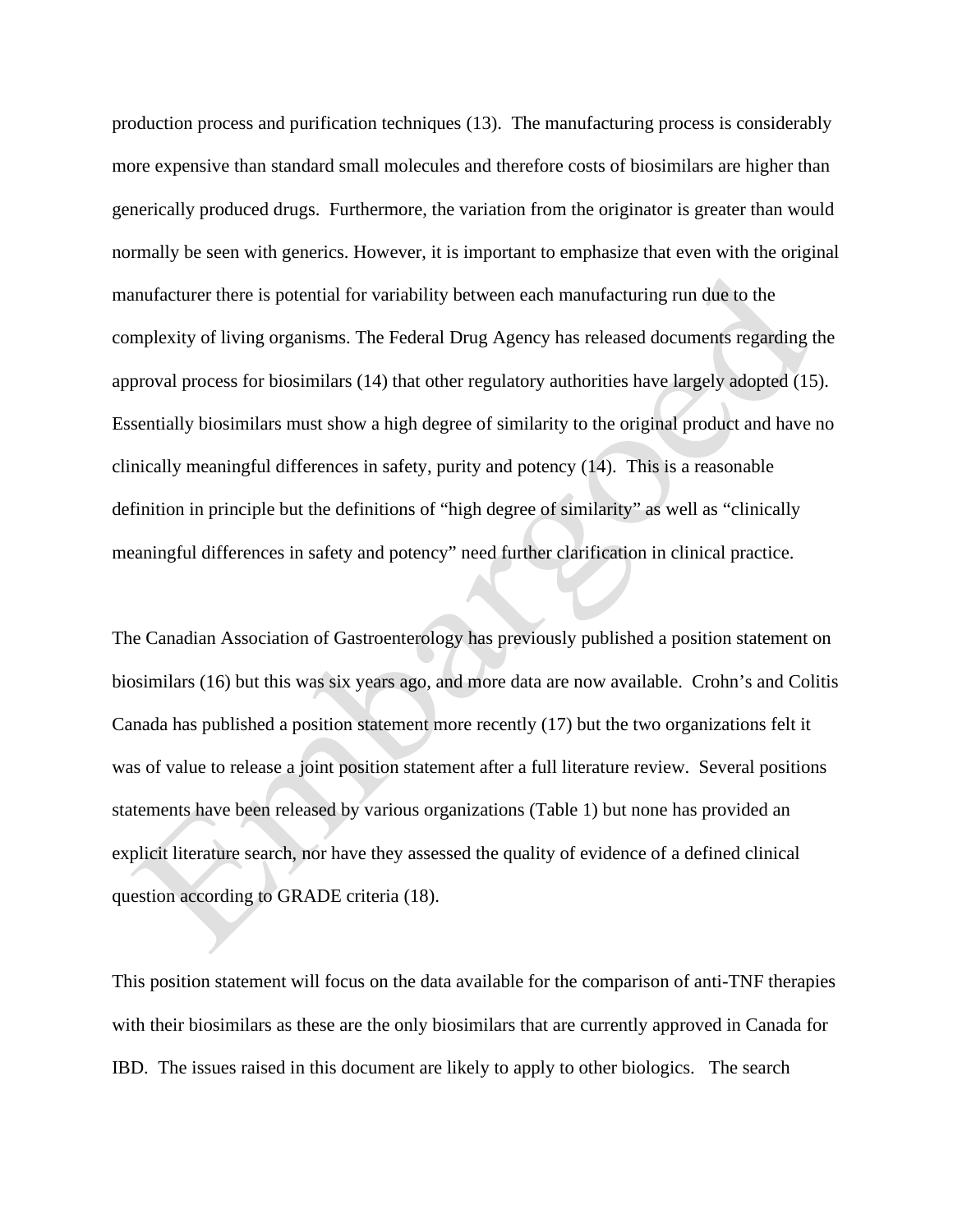strategy developed to identify relevant papers for the position statement is given in Appendix 1. There are a number of systematic reviews on this topic (19-25), however except for one paper (25), they rely on case series of IBD patients starting a biosimilar or switching to a biosimilar with no comparison to those that are prescribed the originator, so are difficult to interpret. We focused on evidence from randomized controlled trials or cohort studies that compared the biosimilar with the originator. The endpoints we focused on were efficacy, safety and also acceptance by the patient. Although there are randomized, controlled clinical trials comparing originator biologics and biosimilars for the management of rheumatoid arthritis, spondylitis and psoriasis (26-30), we restricted the search to IBD as the efficacy and safety of biosimilars may be different in different diseases. We assessed biosimilars compared to the originator in IBD patients naïve to either agent as well as evaluating data relating to switching patients already on an anti-TNF drug to a biosimilar. The reason for this categorization is that when switching drug there is also the added issue of patient intolerance due to a nocebo effect (31).

## **Biosimilar versus originator treatment in IBD patients naïve to anti-TNF therapy**

We identified one randomized controlled trial (32) that compared the biosimilar CT-P13 with originator infliximab in 220 Crohn's disease patients who had active disease despite non-biologic therapy. This was a non-inferiority trial with a sample size that had 85% power for a noninferiority margin of -20%. The primary endpoint was a 70-point decrease in Crohn's Disease Activity Index (CDAI) at week 6 but the trial was continued for one year. Patients were randomized 1:1:1:1 with patients in two groups continuing on CT-P13 or infliximab throughout the year whilst those in the other two groups were switched to the other medication at week 30, continuing the alternate medication (CT-P13 or originator) for the rest of the year. GRADE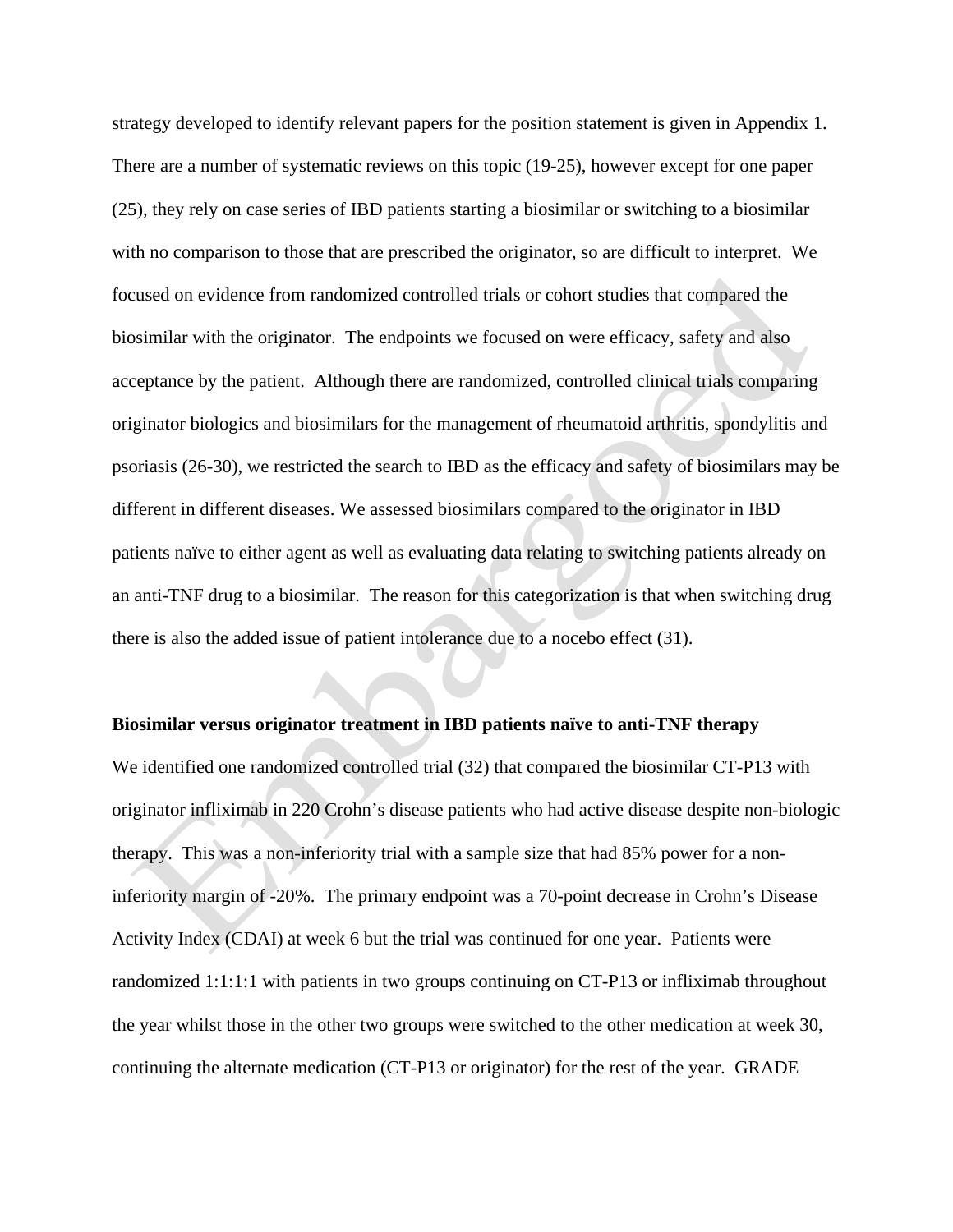evaluation of th**is** trial identified a low risk of bias. At week 6, 69% of the biosimilar group were in remission compared with 74% of the originator infliximab group (5% difference; 95% confidence intervals (CI) 17% in favour of originator infliximab to 7% in favour of CT-P13). At week 30 clinical remission was seen in 55% of the CT-P13 group compared to 57% of the originator infliximab group (-2%; 95% CI = -15% to +12%). At week 30 there were 6 (5%) treatment related serious adverse events in the CT-P13 group compared with 9 (8%) in the originator infliximab group. Neutralizing antibodies were similar in the CT-P13 (22 (20%)) and originator infliximab (21 (19%)) groups at week 30. There was one additional biosimilar randomized trial (33), but this did not inform the question of interest as it compared intravenous with subcutaneous CT-P13 and there was no originator comparator.

We identified one cohort study (34) that compared biosimilars with originator infliximab in 5050 Crohn's patients that were infliximab naïve. This study used the Système National des Données de Santé French nationwide health administrative database and the primary outcome was a composite endpoint comprising of death, Crohn's disease related surgery, all cause hospitalization and switch to another biologic therapy. There were 2499 patients in the CT-P13 group compared with 2551 in the originator infliximab group, studied from 2015 to end of June 2017. There was no difference between the two groups for the primary outcome (hazard ratio (HR) in favour of CT-P13 =  $0.92$ ; 95% CI = 0.85 to 0.99). There was no difference between the two groups in terms of Crohn's disease hospitalization (HR =  $1.00$ ; 95% CI = 0.90 to 1.11) or surgery (HR = 1.09; 95% CI = 0.92 to 1.28) or switch to another biologic (HR = 0.93; 0.79 to 1.08). There was also no difference between the groups for serious infections (HR =  $0.82$ ; 95%  $CI = 0.61$  to 1.11), tuberculosis (HR = 1.10; 95% CI = 0.36 to 3.34) and solid or hematologic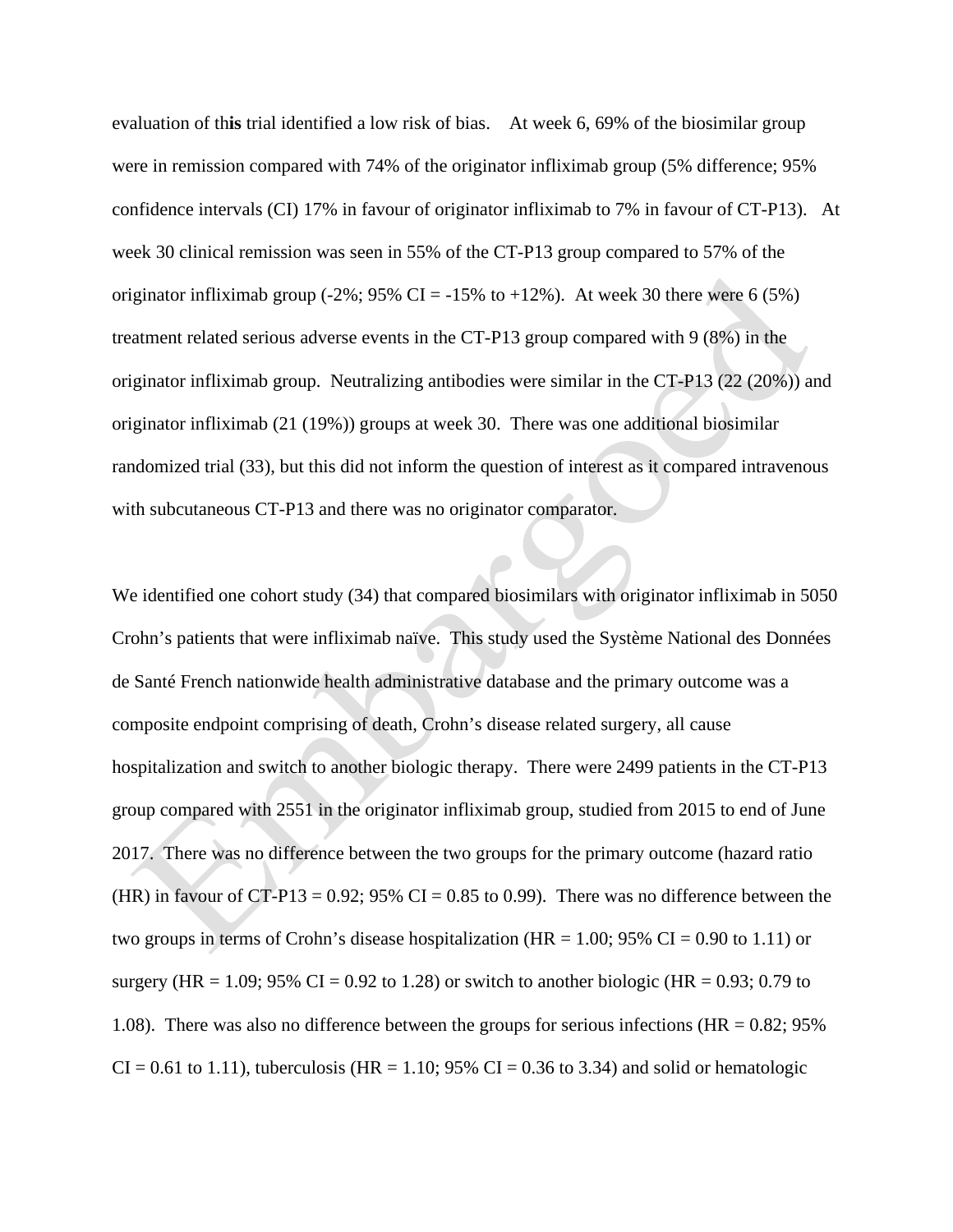malignancy (HR =  $0.66$ ; 95% CI =  $0.33$  to 1.32). The groups were well balanced for age and sex as well as disease duration and previous medications. However, treatment duration was different given that 65% of the originator infliximab group commenced the drug in 2015 compared with only 28% of the CT-P13 group. The originator infliximab group may therefore have had longer to accrue treatment failure and adverse events, and this may have biased the results in favour of the biosimilar. In addition, treatment strategies have changed over time, such as more recent emphasis on a treat-to-target strategy, which would also favour the biosimilar.

The quality of evidence for starting an infliximab naïve patient with active Crohn's disease on CT-P13 rather than originator infliximab to induce and maintain remission is low according to GRADE criteria (Table 2). The evidence from the cohort study is low and evidence from the randomized trial is downgraded two points for imprecision given that the number of patients evaluated is modest and it is plausible within the 95% confidence intervals of these data that originator infliximab results in a 15% increased remission rate compared to the biosimilar. The quality of evidence for active ulcerative colitis is very low according to GRADE criteria as there are no comparative cohort studies or randomized trials in this disease group, so the data are indirect and relate to the evidence from Crohn's disease. The evidence for equivalence in safety between CT-P13 and originator infliximab was very low according to GRADE criteria. This mainly relies on one cohort study with a limited number of adverse events (Table 2). There are no data for any anti-TNF biosimilars other than infliximab.

In the future there needs to be randomized controlled trials in ulcerative colitis patients and it is important that cohort studies compare the biosimilar with patients on the originator biologic as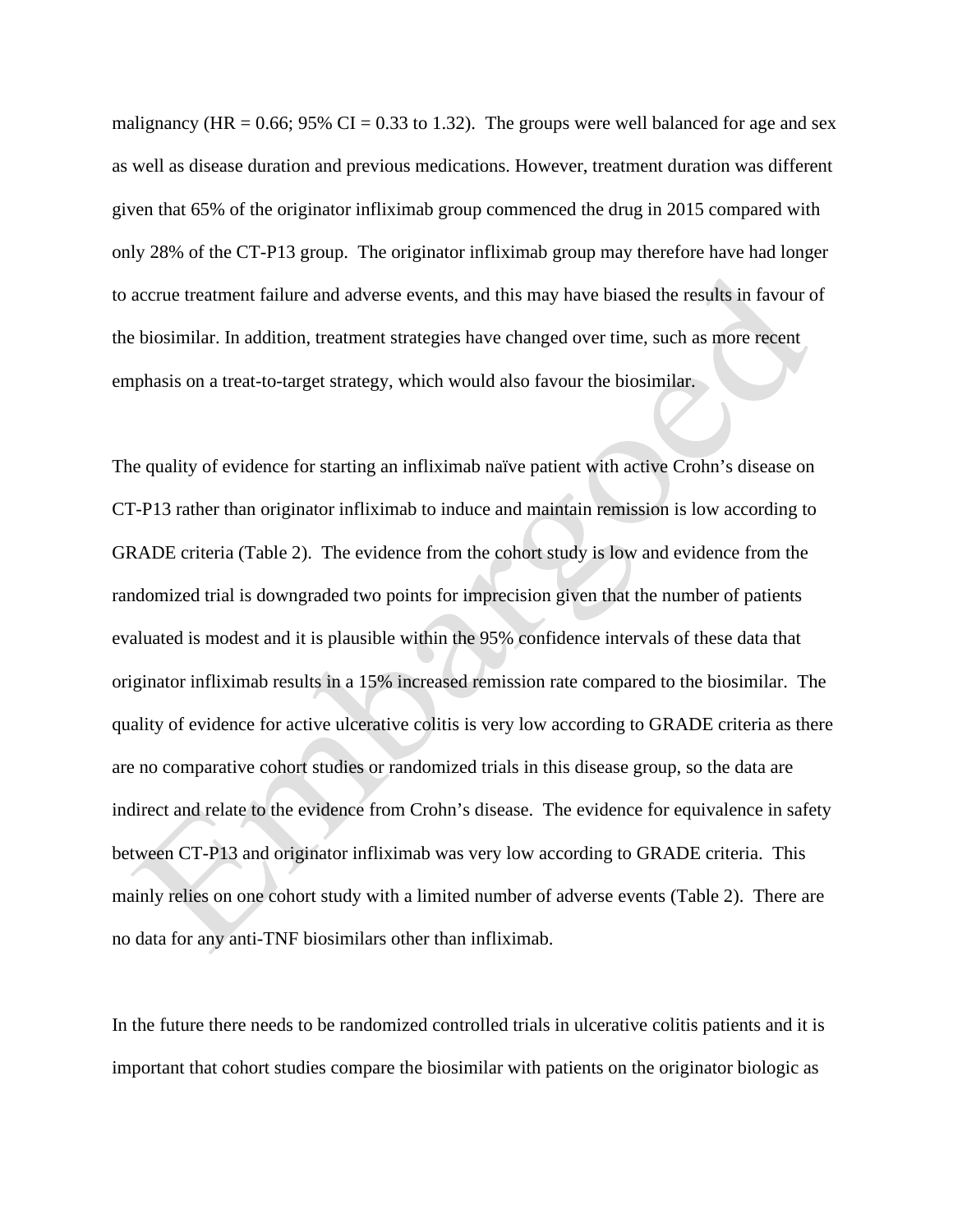without this comparator it is not possible to understand which intervention is the most effective and safe.

# **Non-medical switch from originator to biosimilar anti-TNF therapy in IBD patients** We identified two randomized controlled trials (35, 36) in 448 IBD patients that were in remission on infliximab for at least 3 (36) to 6 (35) months who were randomized to either continuing on the originator or switching to the biosimilar CT-P13. Both trials followed patients for one year and one trial (35) was low risk of bias whereas the other (36) had unclear method of randomization or concealment of allocation. One trial (35) evaluated patients on biologics for all indications but data on ulcerative colitis and Crohn's disease could be assessed separately from the information given in the paper and supplementary appendix. Overall intention to treat (ITT) remission rates were similar between the two groups with relative risk of not being in remission at one year with infliximab originator =  $0.89$  (95% CI = 0.58 to 1.38) (Figure 1). There was some heterogeneity between results with an  $I^2$  of 54% (suggesting that 54% of the variation between the studies was unexplained by chance). However, the ITT loss of response or worsening disease rates were lower with the originator infliximab compared to the biosimilar (relative risk of loss of response/worsening disease  $= 0.64$ ; 95% CI  $= 0.44$  to 0.94) (Figure 2). There was no heterogeneity between trials with an  $I^2$  of 0%. The number needed to harm was 11  $(95\% \text{ CI} = 6 \text{ to } 50)$ . One trial (36) only reported data for Crohn's disease and ulcerative colitis combined whereas the diseases were analysed separately in the other trial (35). This trial (35) suggested that worsening of disease was seen more often with Crohn's disease (per protocol

worsening  $= -14.3\%$  difference (95% CI  $= -29.3\%$  to 0.7% in favour of infliximab originator)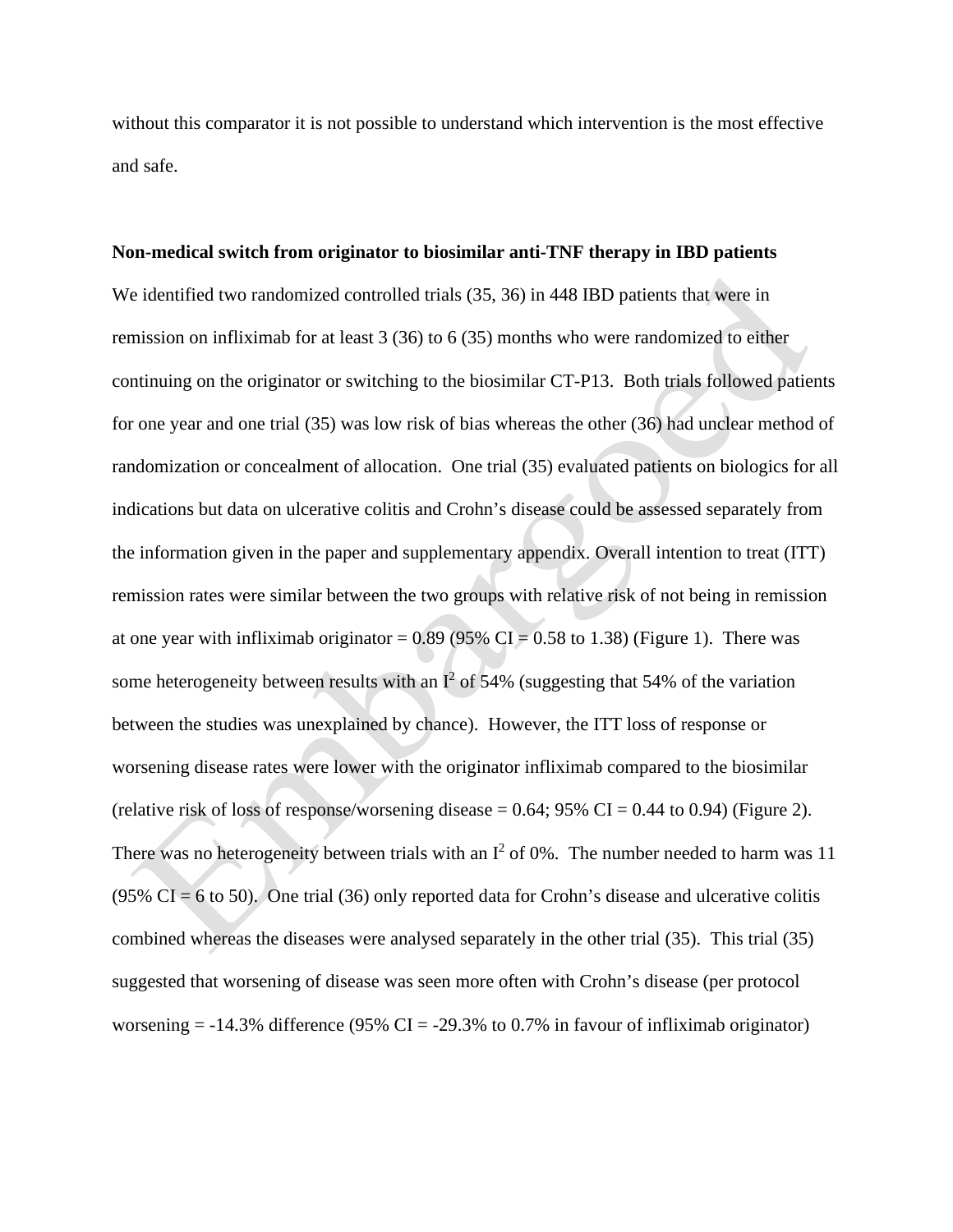than with ulcerative colitis (per protocol worsening  $= -2.6\%$  difference (95% CI  $= -15.2\%$  to 10.0% in favour of infliximab originator).

Neither randomized trial (35, 36) reported safety data specific to IBD patients. One trial (36) did not report on adverse events and the other only gave adverse events for all patients in the trial and therefore included patients with rheumatoid arthritis, ankylosing spondylitis and psoriasis as well as IBD. Serious adverse events were similar between the infliximab originator (24 of 241 (10%) patients) and the CT-P13 (21 of 241 (9%) patients) groups as were overall adverse events (70% versus 68%) and events leading to discontinuation of the drug (4% versus 3%).

We identified two cohort studies (37, 38) that assessed 293 IBD patients receiving originator infliximab; overall, 151 patients who continued the originator were compared to 142 patients who switched to the biosimilar (CT-P13). An additional cohort study (39) evaluated patients on infliximab for all indications but did not report results specifically for IBD patients. One of the IBD cohort studies (37) evaluated pediatric patients who either continued on originator infliximab or switched to CT-P13. There was no difference in corticosteroid-free remission rates (defined clinically) without the need for dose intensification; remission was reported in 28/36 (78%) of infliximab continued group and 30/38 (79%) of the CT-P13 switch group (relative risk  $= 0.99$ ; 95% CI  $= 0.78$  to 1.25). The other IBD cohort study (38) evaluated 219 adults with IBD (120 with Crohn's disease and 99 with ulcerative colitis) and followed them for one year, evaluating every 4 months with biological markers, the Harvey Bradshaw Index (HBI) for Crohn's disease, and the partial Mayo Score (PMS) for ulcerative colitis. This primary endpoint was disease worsening defined as increase in HBI  $\geq$  4 or PMS  $\geq$  5 from baseline. Disease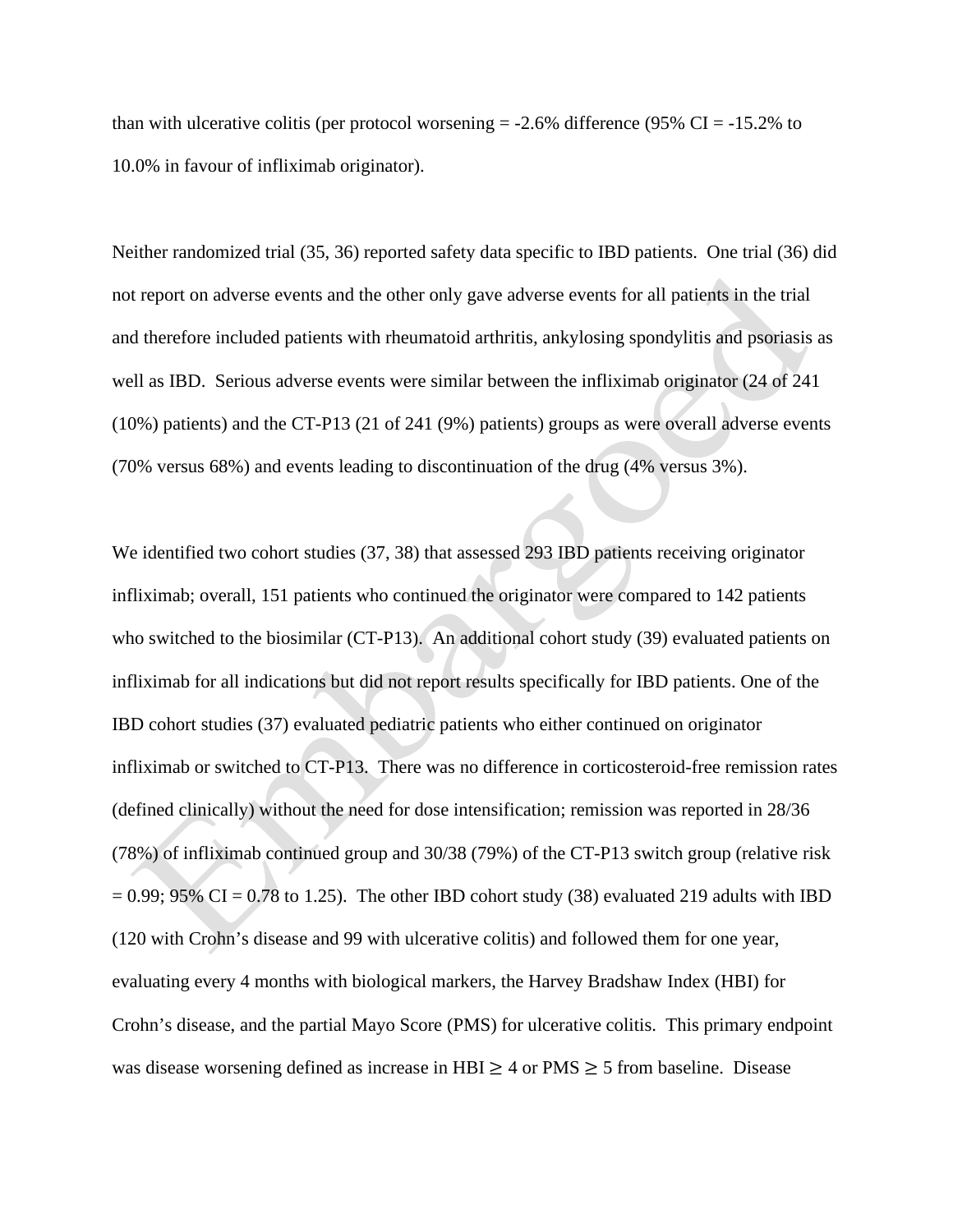worsening occurred in 8/115 (7%) in the infliximab originator group compared to 11/104  $(10.5\%)$  in the CT-P13 switch group (relative risk = 0.66; 95% CI = 0.28 to 1.57). Similarly, the proportion who required biologic dose increase or treatment discontinuation was 16/115 (14%) in the infliximab originator group compared to 22/104 (21%) in the CT-P13 group (relative risk  $= 0.69$ ; 95% CI = 0.38 to 1.25). Both studies were underpowered and open to bias as the decision to switch was made by the patient and clinician. Nevertheless, the results are similar to the randomized controlled trials in that there was no difference in remission rates but there was a suggestion of a greater proportion of CT-P13 switch patients who deteriorated, lost response or needed a change in therapy compared with those continued originator infliximab therapy. This is supported by another cohort study (39) evaluating all patients on biologic therapy, regardless of indication. This study reported on 1388 patients who continued originator infliximab therapy with 136 patients who switched to CT-P13. Patients who switched to CT-P13 were more likely to discontinue treatment (hazard ratio =  $5.53$ ; 95% CI = 4.01 to 7.63) compared to those who continued with originator infliximab therapy for 12 months.

Both cohort studies reported adverse events, one reporting all adverse events (37) and the other reporting serious adverse events (38). Both studies found no difference in adverse events between groups and the overall relative risk of adverse events in the infliximab originator group was 0.94 (95%  $CI = 0.74$  to 1.21) (Figure 3). The cohort study (39) assessing those on infliximab for all indications also found no difference in adverse events between those continuing on infliximab originator compared to CT-P13 (adjusted incidence ratio = 0.67; 95%  $CI = 0.19$  to 2.30).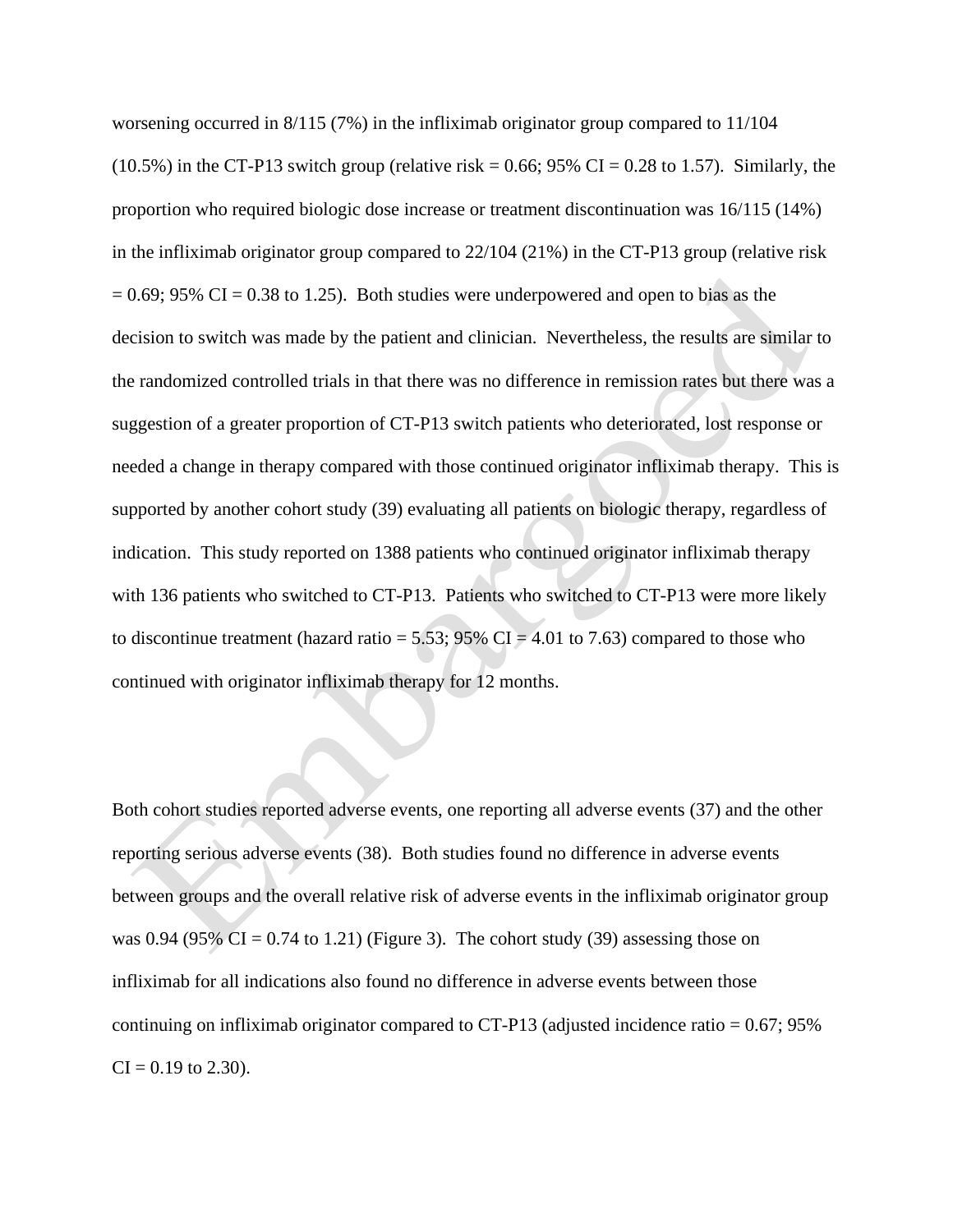In summary, the evidence is against switching from originator infliximab to CT-P13 in IBD patients who are doing well on the original drug. This is very low quality evidence according to GRADE criteria based on randomized trial evidence that patients on CT-P13 have a higher risk of worsening of disease and need to dose escalate or switch (Table 3). The evidence was downgraded as one study had unclear risk of bias and it was downgraded two further levels for imprecision. There is evidence that both drugs have a similar safety profile, but this is again very low quality evidence according to GRADE criteria (Table 3).

Future studies should focus on comparative cohort studies comparing the originator biologic with its biosimilar and not simply providing information on experience with the biosimilar. Without comparative data it is not possible to reach evidence-based conclusions.

#### **Cost-effectiveness of using biosimilars compared to the originator anti-TNF**

The Canadian cost of originator infliximab (Remicade) is \$4,471 CAD compared with \$1,934 CAD for CT-P13 (Inflectra) per claim. These costs are derived from aggregate claims data from the National Prescription Drug Utilization Information System (40). This source does not include undisclosed discounts and rebates that are in place for both products and so actual costs are difficult to determine as there are no publicly-available data of the actual cost to the payer. We identified one health economic model (41) that compared infliximab originator versus the biosimilar for active Crohn's disease using UK costs over a one year time frame. This model found biosimilar therapy would be more cost-effective approximately 85% of the time in a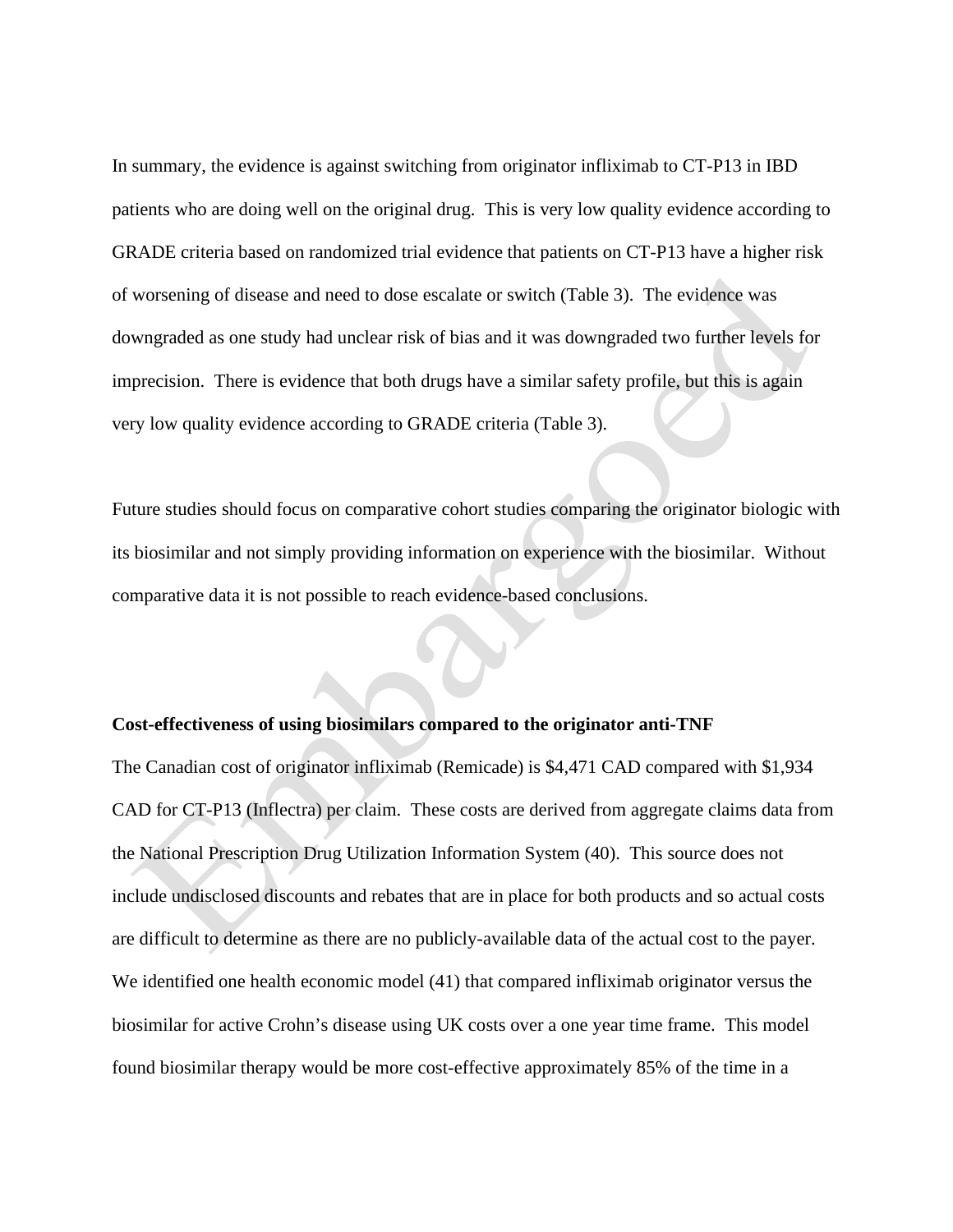probabilistic analysis based on the model's assumptions that £30,000 per quality adjusted life year gained was the threshold for cost-effectiveness. This model only evaluated biologic-naïve patients started on infliximab originator or the biosimilar and assumed that both were equally effective with no uncertainty in the model for efficacy. The main area of uncertainty addressed in the model was differences in anti-drug antibody development. Whilst this is one area of uncertainty there are others and in particular the model could have used the  $-2\%$  (95% CI =  $-15\%$ ) to +12%) difference in efficacy from the randomized trial in biologic naïve Crohn's disease patients.

We did not identify any health economic models that evaluated switching to a biosimilar in IBD patients who achieved remission on the originator biologic. However, one cohort study (38) evaluated health care costs in those remaining on infliximab originator for any indication versus those switched to CT-P13. This Turkish cohort study (39) found that those remaining on the originator cost less than those switching to  $CT-P13$  (average total health care costs  $= 2,009$ ) Turkish Lira per patient in the CT-P13 group compared to 1,640 Turkish Lira in the originator group,  $p=0.046$ ). This is consistent with a systematic review (42) of non-medical switching of all types of drugs on economic outcomes which found that, despite the generic being cheaper, overall health care costs increased in 69% of studies and were neutral in 31% with no study reporting a cost saving (42).

### **Recommendations**

We suggest that an infliximab biosimilar may be started in patients with active Crohn's disease who are naïve to anti-TNF therapy rather than starting with the infliximab originator. This is a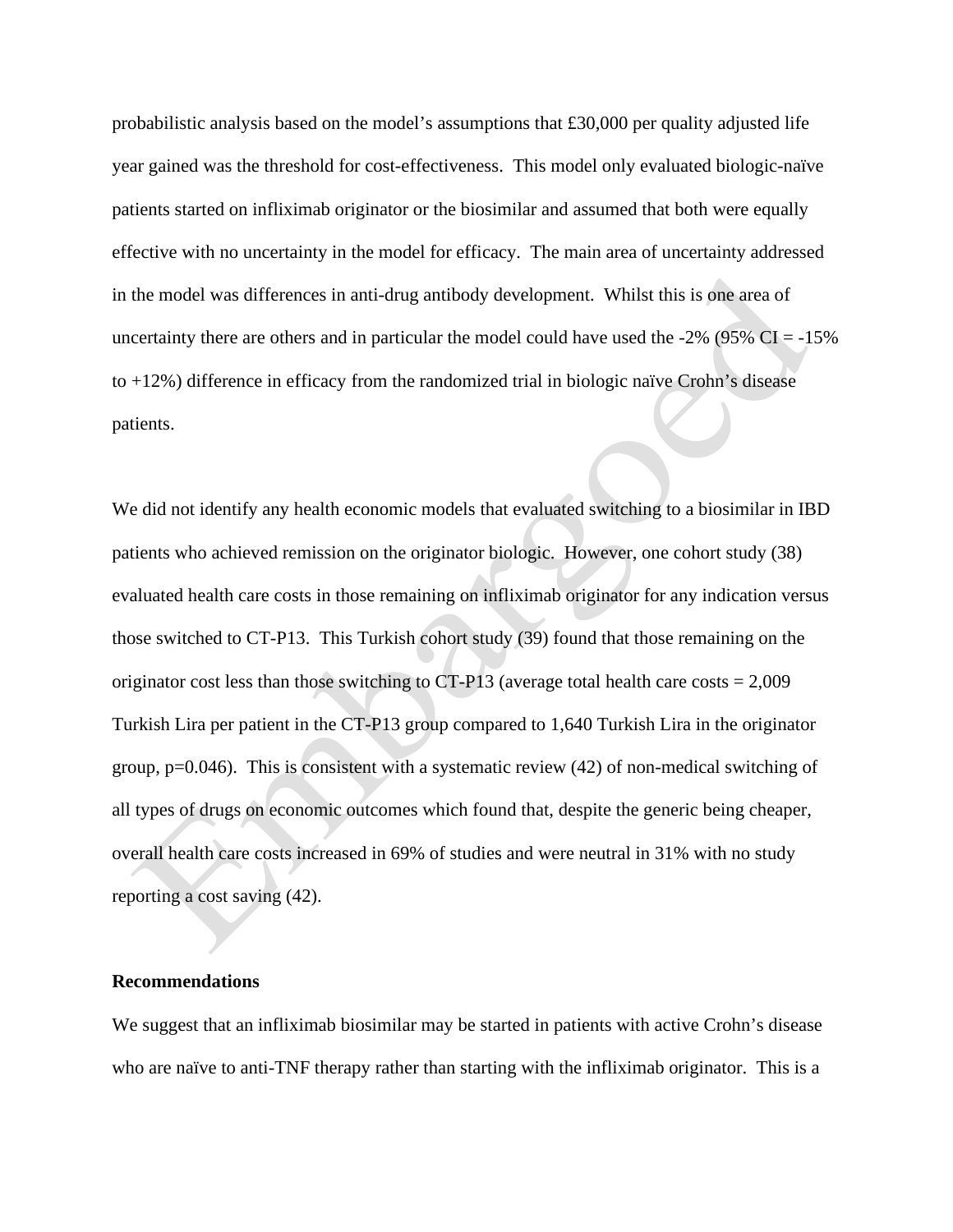weak recommendation based on low quality evidence and depends on the price differential of the two drugs. If the price differential is modest, then the infliximab originator should be used. However, if the price differential is comparable to that calculated based on the current, published list price of the drugs, it is plausible that the biosimilar is more cost-effective. The weak recommendation implies that the clinician should discuss risks and benefits carefully with the patient, taking into account the preference of the patient, and decisions should be made on a case-by-case basis. There are insufficient data to recommend the use of biosimilars in patients with active ulcerative colitis naïve to infliximab.

We recommend against non-medical switching from originator infliximab to biosimilar in patients who have stable IBD and are doing well on the original product. This is a weak recommendation based on very low quality evidence but data suggest that switching in this setting leads to an increased risk of worsening of disease, dose escalation and/or switching to an alternative therapy.

We do not recommend automatic substitution of biologic with a biosimilar in IBD patients given the paucity of evidence for the efficacy and safety of this approach.

## **Conflicts of interest**

PM, EIB, CY, AF and GIL declared that, over the last 2 years, they had no conflicts relevant to the topics of this Position Statement.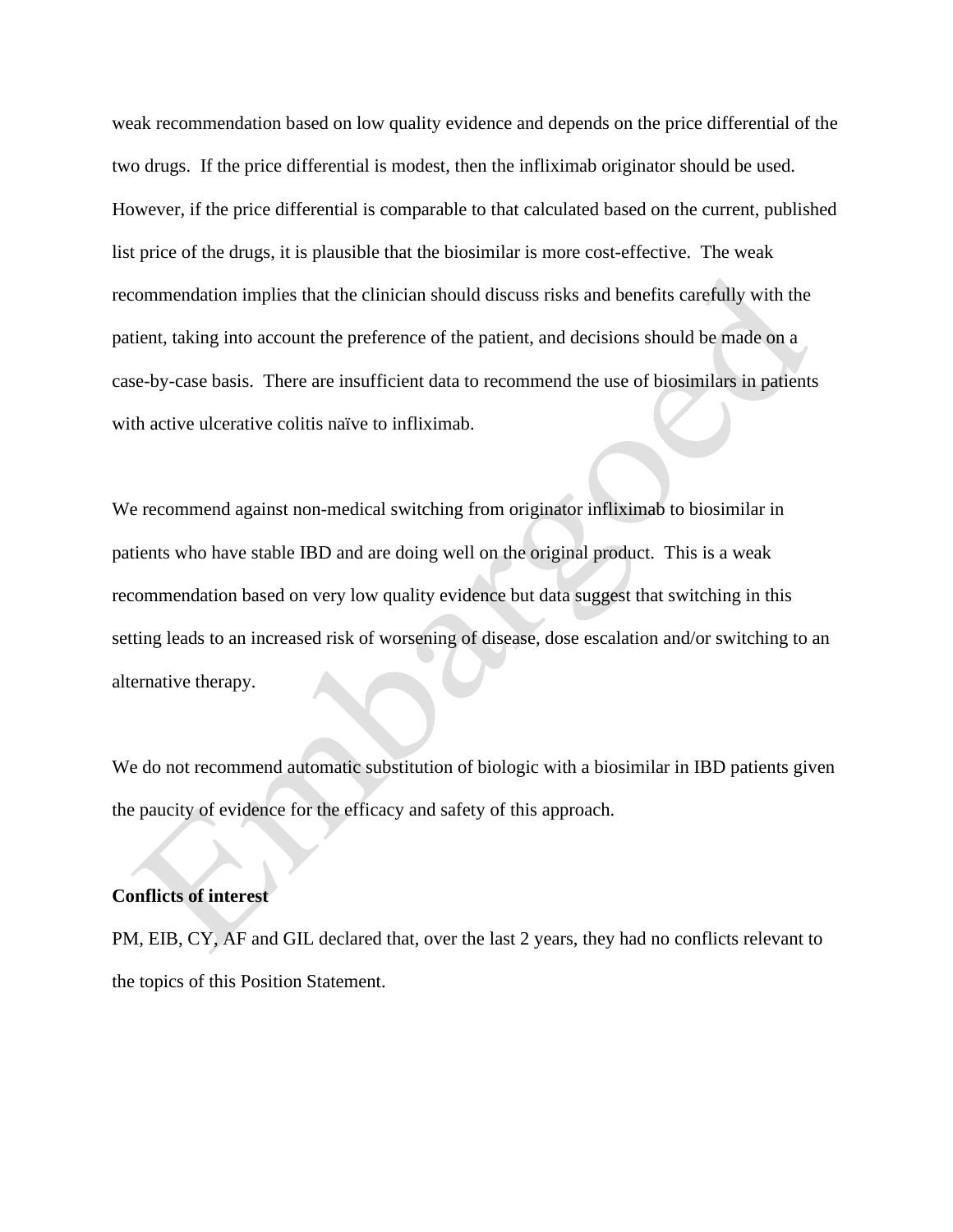DA declared that, over the last 2 years, he received honoraria from Takeda (a pharmaceutical company producing biologics) for participating in advisory boards that discussed vedolizumab and teduglutide, neither of which was related to the topics of this Position Statement (vedolizumab is not an anti-TNF biologic and, furthermore, it is protected by patents such that no relevant biosimilars can be produced currently; teduglutide is not a biologic), and that he received a research grant from ABBVIE (a pharmaceutical company producing biologics) for an investigator-initiated study ("Inflammation-related differences in mucosa-associated microbiota and intestinal barrier function in colonic Crohn's disease") that is not related to the topics of this Position Statement.

PM is Nominated Principle Applicant, AF is Executive Director and all authors are involved with the "Inflammation, Microbiome, and Alimentation: Gastro-Intestinal and Neuropsychiatric Effects: the IMAGINE network" - a Strategy for Patient-Oriented Research CIHR Chronic Disease Network. The research conducted by this network has no hypothesis that is directly related to biologics other than evaluation of how the microbiome and diet may allow more precise targeting of patients with inflammatory bowel disease who are likely to respond to treatment.

**References**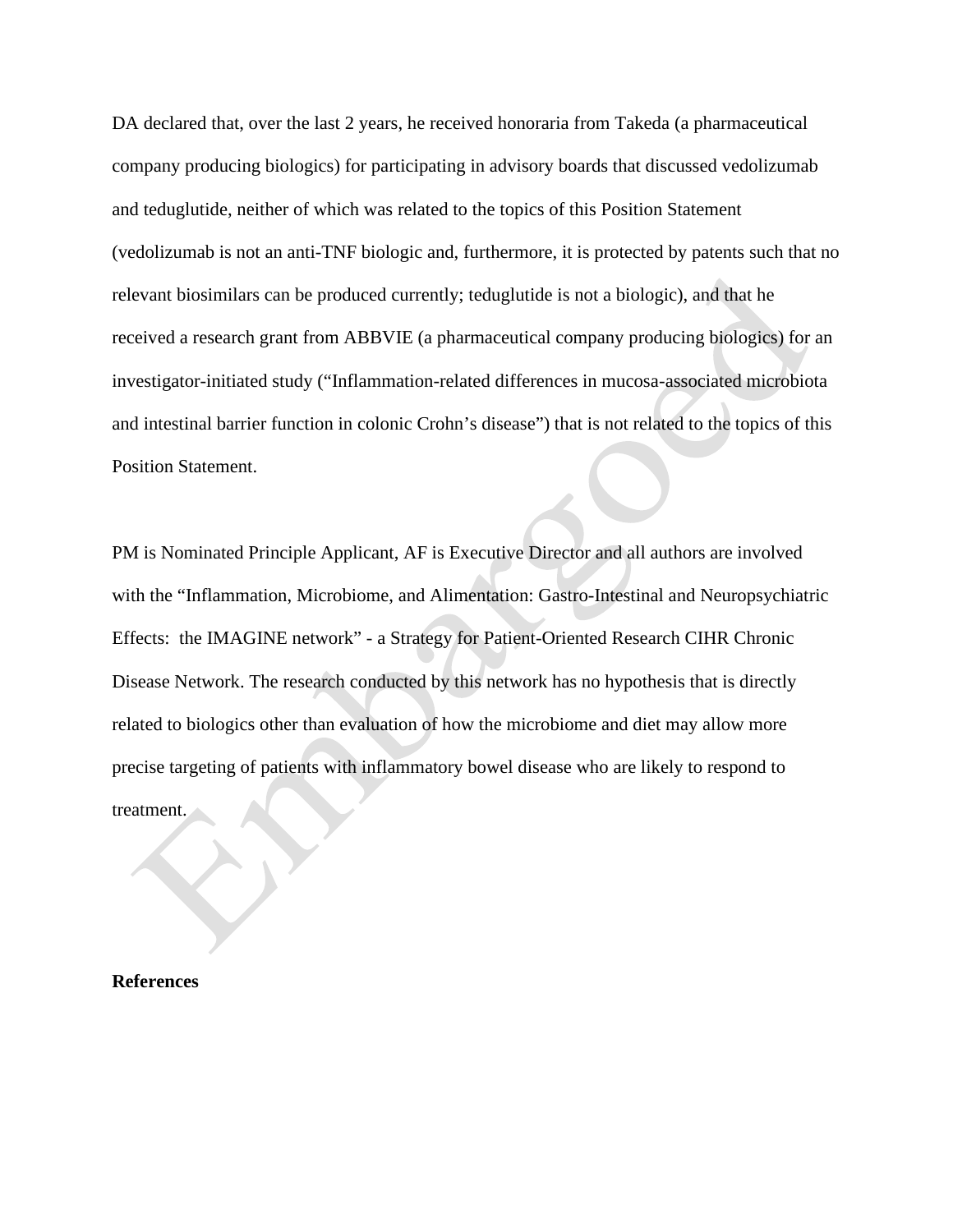- 1. Ford AC, Sandborn WJ, Khan KJ, Hanauer SB, Talley NJ, Moayyedi P. Efficacy of biological therapies in inflammatory bowel disease: Systematic review and meta-analysis. Am J Gastroenterol 2011; 106: 644-659.
- 2. Frolkis AD, Dykeman J, Negrón ME et al. Risk of surgery for inflammatory bowel diseases has decreased over time: a systematic review and meta-analysis of population-based studies. *Gastroenterology* 2013; 145: 996 – 1006.
- 3. LeBlanc K, Mosli MH, Parker CE, MacDonald JK. The impact of biological interventions for ulcerative colitis on health-related quality of life. Cochrane Database of Systematic Reviews 2015, Issue 9. Art. No.: CD008655. DOI: 10.1002/14651858.CD008655.pub3
- 4. Fiorino G, Danese S, Pariente B, Allez M. Paradoxical immune-mediated inflammation in inflammatory bowel disease patients receiving anti-TNF-α agents. Autoimmunity reviews 2014; 13: 15-19.
- 5. Casteele NV, Khanna R, Levesque BG, Stitt L, Zou GY et al. The relationship between infliximab concentrations, antibodies to infliximab and disease activity in Crohn's disease. Gut 2015; 64: 1539-45.
- 6. Shah ED, Farida JP, Siegel CA, Chong K, Melmed GY. Risk for overall infection with anti-TNF and anti-integrin agents used in IBD: a systematic review and meta-analysis. Inflammatory Bowel Diseases 2017; 23: 570-7.
- 7. Targownik LE, Bernstein CN. Infectious and malignant complications of TNF inhibitor therapy in IBD. Am J Gastroenterol 2013; 108: 1835-42.
- 8. <https://www.cihi.ca/en/health-spending/2018/prescribed-drug-spending-in-canada>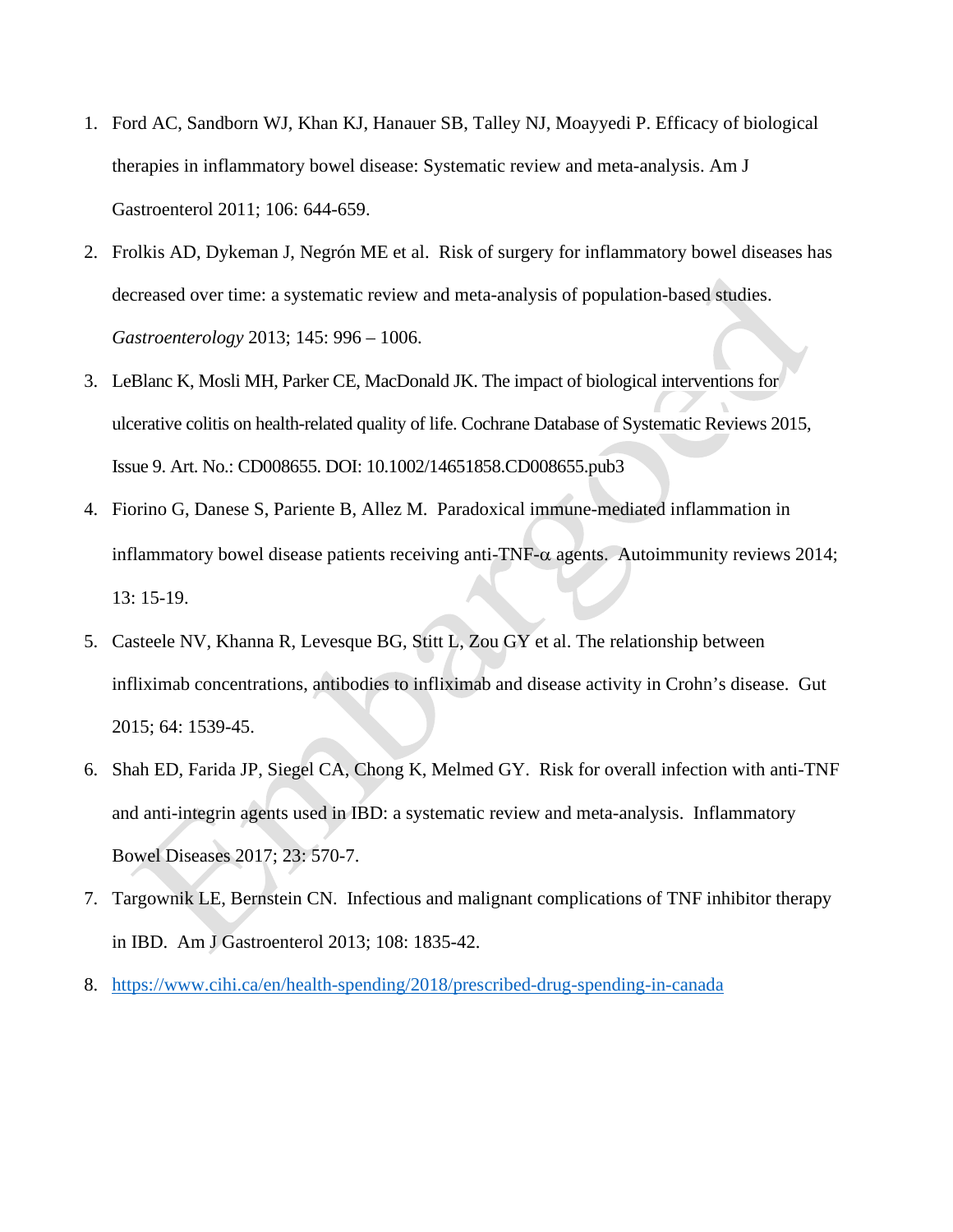- 9. Kuenzig ME, Lee L, El-Matary W, Weizman AV, Benchimol EI et al. The impact of inflammatory bowel disease in Canada 2018: indirect costs of IBD care. J Can Assoc Gastroenterol 2019; 2 (supplement 1): S34-S41.
- 10. [https://crohnsandcolitis.ca/Crohns\\_and\\_Colitis/documents/reports/2018-Impact-Report-LR.pdf](https://crohnsandcolitis.ca/Crohns_and_Colitis/documents/reports/2018-Impact-Report-LR.pdf)
- 11. Holko P, Kawalec P, Pilc A. Cost-effectiveness analysis of Crohn's disease treatment with vedolizumab and ustekinumab after failure of tumour necrosis factor-α antagonist. Paharmacoeconomics 2018; 36: 853-65.
- 12. Murthy SJ, Begum J, Benchimol EI, Bernstein CN, Kaplan GG et al. Introduction of anti-TNF therapy has not yielded expected declines in hospitalisations and intestinal resection rates in inflammatory bowel diseases: a population-based interrupted time series study. Gut 12 June 2019 on line. doi: 10.1136/gutjnl-2019-318440
- 13. Weise M, Kurki P, Wolff-Holz E, Bielsky MC, Schneider CK. Biosimilars: the science of extrapolation. Blood 2014; 124: 3191–6.
- 14. [https://www.fda.gov/drugs/biosimilars/biosimilar-development-review-and-approval.](https://www.fda.gov/drugs/biosimilars/biosimilar-development-review-and-approval)
- 15. [https://www.canada.ca/en/health-canada/services/drugs-health-products/biologics](https://www.canada.ca/en/health-canada/services/drugs-health-products/biologics-radiopharmaceuticals-genetic-therapies/applications-submissions/guidance-documents/fact-sheet-biosimilars.html)[radiopharmaceuticals-genetic-therapies/applications-submissions/guidance-documents/fact](https://www.canada.ca/en/health-canada/services/drugs-health-products/biologics-radiopharmaceuticals-genetic-therapies/applications-submissions/guidance-documents/fact-sheet-biosimilars.html)[sheet-biosimilars.html](https://www.canada.ca/en/health-canada/services/drugs-health-products/biologics-radiopharmaceuticals-genetic-therapies/applications-submissions/guidance-documents/fact-sheet-biosimilars.html)
- 16. Devlin SM, Bressler B, Bernstein CN, Fedorak RN, Bitton A et al. Overview of subsequent entry biologics for the management of inflammatory bowel disease and Canadian Association of Gastroenterology position statement on subsequent entry biologics. Can J Gastroenterol 2013; 27: 567-571.
- 17. [http://www.crohnsandcolitis.ca/Crohns\\_and\\_Colitis/documents/2019-September-CCC-](http://www.crohnsandcolitis.ca/Crohns_and_Colitis/documents/2019-September-CCC-Biosimilars-Position-Statement.pdf)[Biosimilars-Position-Statement.pdf](http://www.crohnsandcolitis.ca/Crohns_and_Colitis/documents/2019-September-CCC-Biosimilars-Position-Statement.pdf)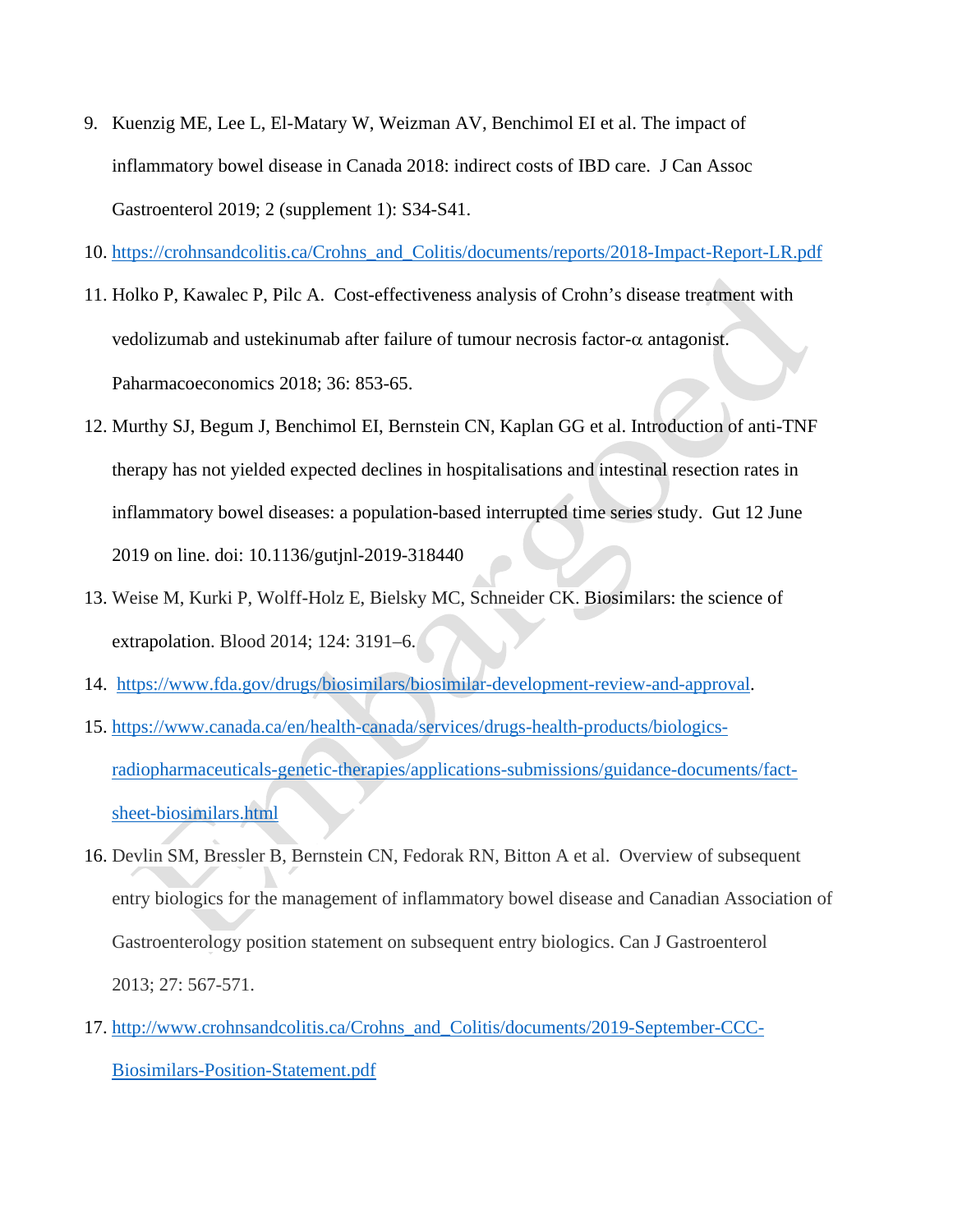- 18. Guyatt GH, Oxman AD, Vist GE, Kunz R, Falck-Ytter, Y, Alonso-Coello P, Schünemann HJ. GRADE: an emerging consensus on rating quality of evidence and strength of recommendation. BMJ 2008; 336: 924–26.
- 19. Radin M, Sciascia S, Roccatello D, Cuadrado MJ. Infliximab biosimilars in the treatment of inflammatory bowel disease: a systematic review. BioDrugs 2017; 31: 37-49.
- 20. Komaki Y, Yamada A, Komaki F, Micic D, Ido A, Sakuraba A. Systematic review with metaanalysis: the efficacy and safety of CT-P13, a biosimilar of anti-tumour necrosis factor- $\alpha$  agent (infliximab), in inflammatory bowel diseases. Aliment Pharmacol Ther 2017; 45: 1043-57.
- 21. Milassin A, Fabian A, Molnar T. Switching from infliximab to biosimilar in inflammatory bowel disease: overview of the literature and perspective. Ther Adv Gastroenterol 2019; 12: 1- 11.
- 22. Ebada MA, Elmatboly AM, Ali AS, Ibrahim AM, Fayed N et al. Int J Colorectal Dis 2019; 34: 1633-52.
- 23. Kashani A, Syal G, Bonthala N, McGovern DPB, David S. Efficacy of infliximab biosimilar for induction and maintenance therapy in inflammatory bowel disease after switch from drug originator: a meta-analysis (abstract). Am J Gastroenterol 2017; 112 (supplement 1): S390, abstract 705.
- 24. Martelli L, Peyrin-Biroulet L. Efficacy, safety and immunogenicity of biosimilars in inflammatory bowel diseases: a systematic review. Current Medicinal Chemistry 2019; 26: 270- 9.
- 25. Feagan BG, Lam G, Ma C, Lichtenstein GR. Systematic review: efficacy and safety of switching patients between reference and biosimilar infliximab. Aliment Pharmacol Ther 2019; 49: 31-4.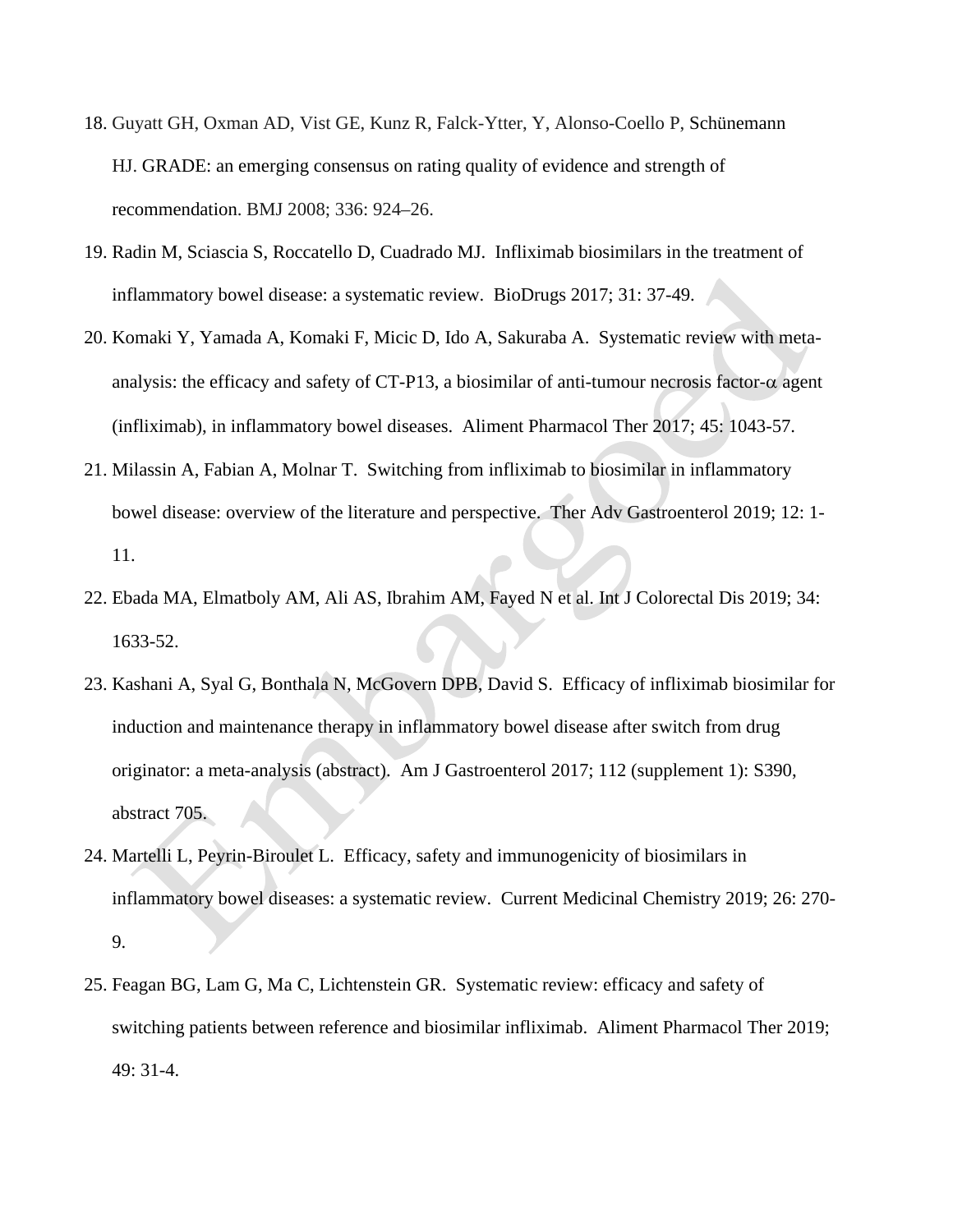- 26. Smolen JS, Choe JY, Prodanovic N, et al. Safety, immunogenicity and efficacy after switching from reference infliximab to biosimilar SB2 compared with continuing reference infliximab and SB2 in patients with rheumatoid arthritis: results of a randomised, double‐ blind, phase III transition study. Ann Rheum Dis. 2018; 77: 234‐240.
- 27. Park W, Hrycaj P, Jeka S, et al. A randomised, double‐blind, multi- centre, parallel‐group, prospective study comparing the pharmacokinetics, safety, and efficacy of CT‐P13 and innovator infliximab in patients with ankylosing spondylitis: the PLANETAS study. Ann Rheum Dis 2013; 72: 1605‐1612.
- 28. Yoo DH, Hrycaj P, Miranda P, et al. A randomised, double‐blind, parallel‐group study to demonstrate equivalence in efficacy and safety of CT‐P13 compared with innovator infliximab when coadministered with methotrexate in patients with active rheumatoid arthritis: the PLANETRA study. Ann Rheum Dis 2013; 72: 1613‐1620.
- 29. Choe JY, Prodanovic N, Niebrzydowski J, et al. A randomised, double‐blind, phase III study comparing SB2, an infliximab biosimilar, to the infliximab reference product Remicade in patients with moderate to severe rheumatoid arthritis despite methotrexate therapy. Ann Rheum Dis 2017; 76: 58‐64.
- 30. Cohen SB, Alten R, Kameda H, et al. A randomized controlled trial comparing PF-06438179/GP1111 (an infliximab biosimilar) and infliximab reference product for treatment of moderate to severe active rheumatoid arthritis despite methotrexate therapy. Arthritis Res Ther 2018; 20: article 55. https://doi.org/10.1186/s13075-018-1646-4
- 31. Straka RJ, Keohane DJ, Liu LZ. Potential clinical and economic impact of switching branded medications to generics. American Journal of Therapeutics 2017; 24: e278-e289.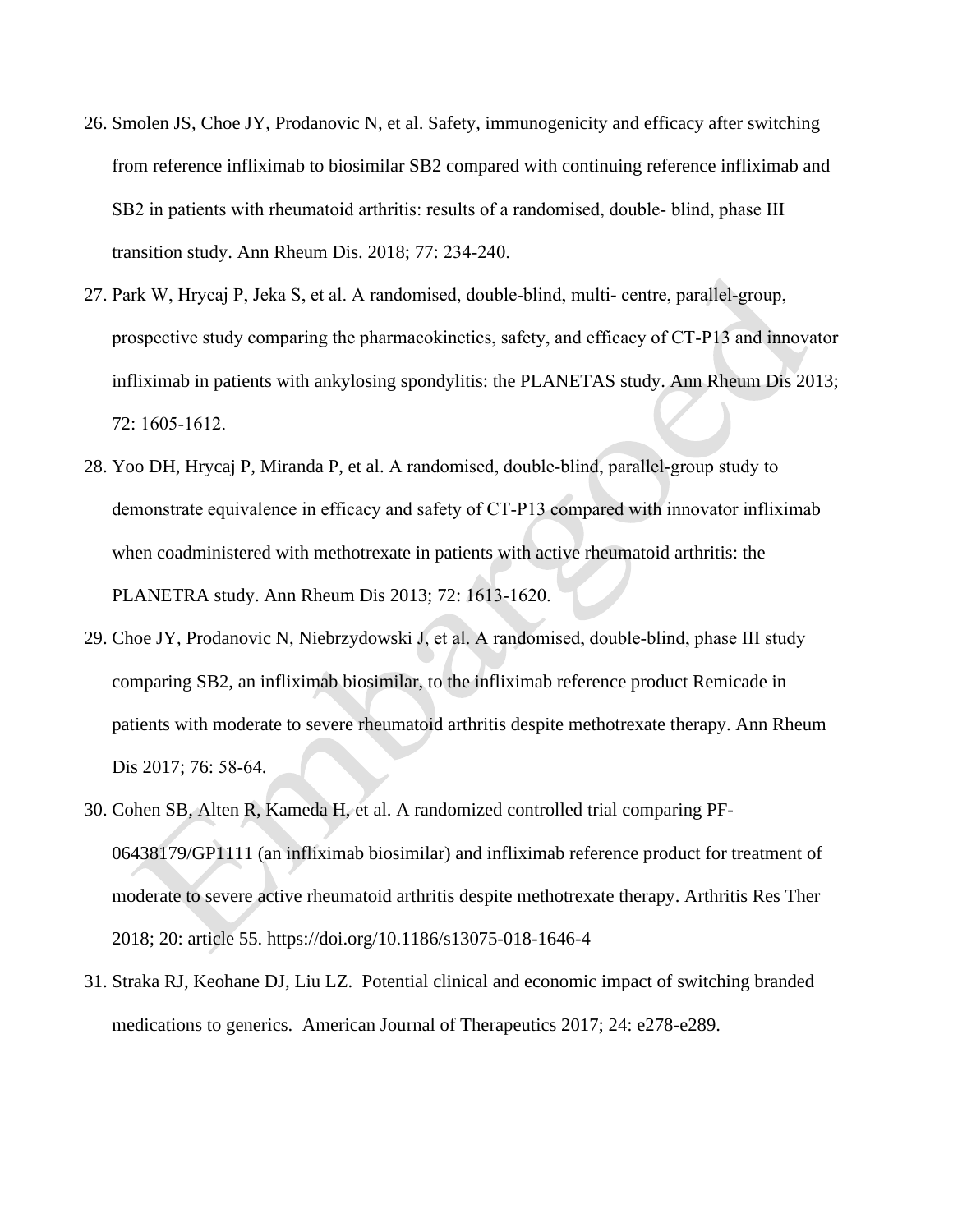- 32. Ye BD, Pesegova M, Alexeeva O, Osipenko M, Lahat A et al. Efficacy and safety of biosimilar Ct-P13 compared with originator infliximab in patients with active Crohn's disease: an international, randomised, double-blind, phase 3 non-inferiority study. Lancet 2019; 393: 1699- 707.
- 33. Ye BD SC, Jang BI, Borzan V, Lahat A, Pukitis A et al. A novel forumaltion of CT-P13 (infliximab biosimilar) for subcutaneous administration 1-year result from a phase 1 open-label randomized controlled trial in patients with active Crohn's disease (abstract). Gastroenterology 2019; 156 (supplement 1): S1096.
- 34. Meyer A, Rudant J, Drouin J, Weill A, Carbonnel F, Coste J. Effectiveness and safety of reference infliximab and biosimilar in Crohn disease: a French equivalence study. Ann Intern Med 2019; 170: 99-107.
- 35. Jorgensen K, Olsen IC, Goll GL, Lorentzen M, Bolstad N et al. Switching from originator infliximab to biosimilar CT-P13 compared with maintained treatment with originator infliximab (NOR-SWITCH): a 52-week, randomised, double-blind, non-inferiority trial. Lancet 2017; 389: 2304-16.
- 36. Ro der H, Schnigzler F, Borchardt J, Janelidze S, Ochsenkuhn T. Switch of infliximab originator to biosimilar CT-P13 in patients with crohn's disease and ulcerative colitis in a large German IBD center. a one year, randomized and prospective trial (abstract). United European Gastroenterology Journal 2018; 8 Supplement: A456.
- 37. Kang B, Lee Y, Lee K, Choi YO, Choe YH. Long-term outcomes after switching to CT-P13 in pediatric-onset inflammatory bowel disease: A single-center prospective observational study (abstract). Inflammatory Bowel Diseases 2018; 24: 607-16. doi: 10.1093/ibd/izx047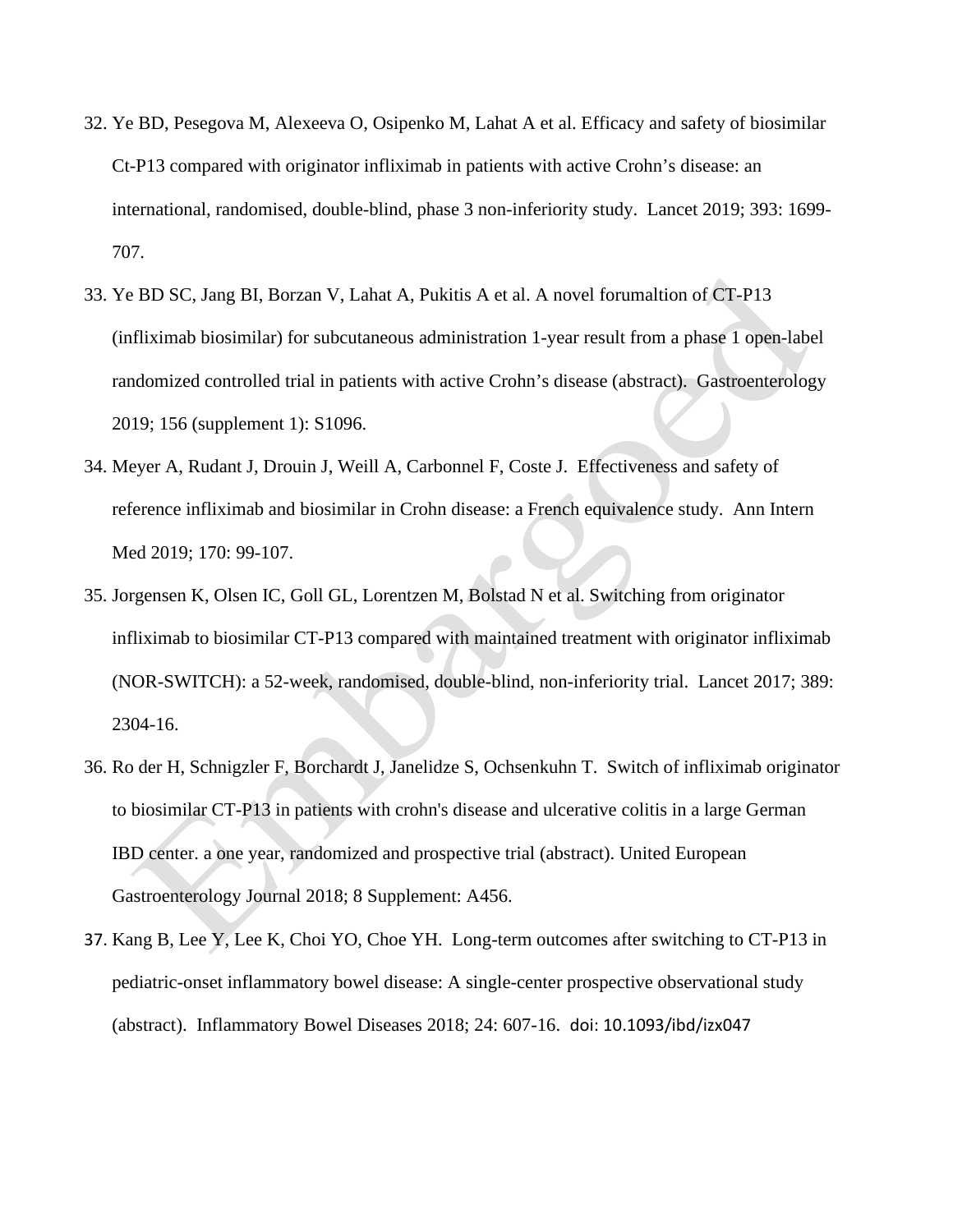- 38. Haifer C, Srinivasan A, Menon S, An Y, Picardo S et al. Switching Australian patients with moderate to severe inflammatory bowel disease from originator infliximab to biosimilar Inflectra: Interim results from a multicenter parallel cohort study (abstract). Journal of Gastroenterology and Hepatology 2019; 34 (supplement 2): 155-6.
- 39. Phillips K, Juday T, Zhang Q, Keshishian A. Economic outcomes, treatment patterns, and adverse events and reactions for patients prescribed infliximab or CT-P13 in the Turkish population. Ann Rheum Dis 2017; 76 (supplement 2): 835.
- 40. Moura CS, Choquette D, Boire G, Bykerk VP, Thorne C et al. Inflectra and Remicade use and cost in Canada under provincial drug plans in 2016 (abstract). Arthritis and Rheumatology 2018; 70 (supplement 10). Abstract 216.
- 41. Catt H, Bodger K, Kirkham JJ, Hughes DA. Value assessment and quantitative risk-benefit modelling of biosimilar infliximab for Crohn's disease. PharmacoEconomics 2019 on line [https://doi.org/10.1007/s40273-019-00826.](https://doi.org/10.1007/s40273-019-00826)
- 42. Nguyen E, Weeda ER, Sobieraj DM, Bookhart BK, Piech CT, Colemand CI. Impact of nonmedical switching on clinical and economic outcomes, resource utilization and medicationtaking behavior: a systematic literature review. Current Medical Research Opinion 2016; 32: 1281-90.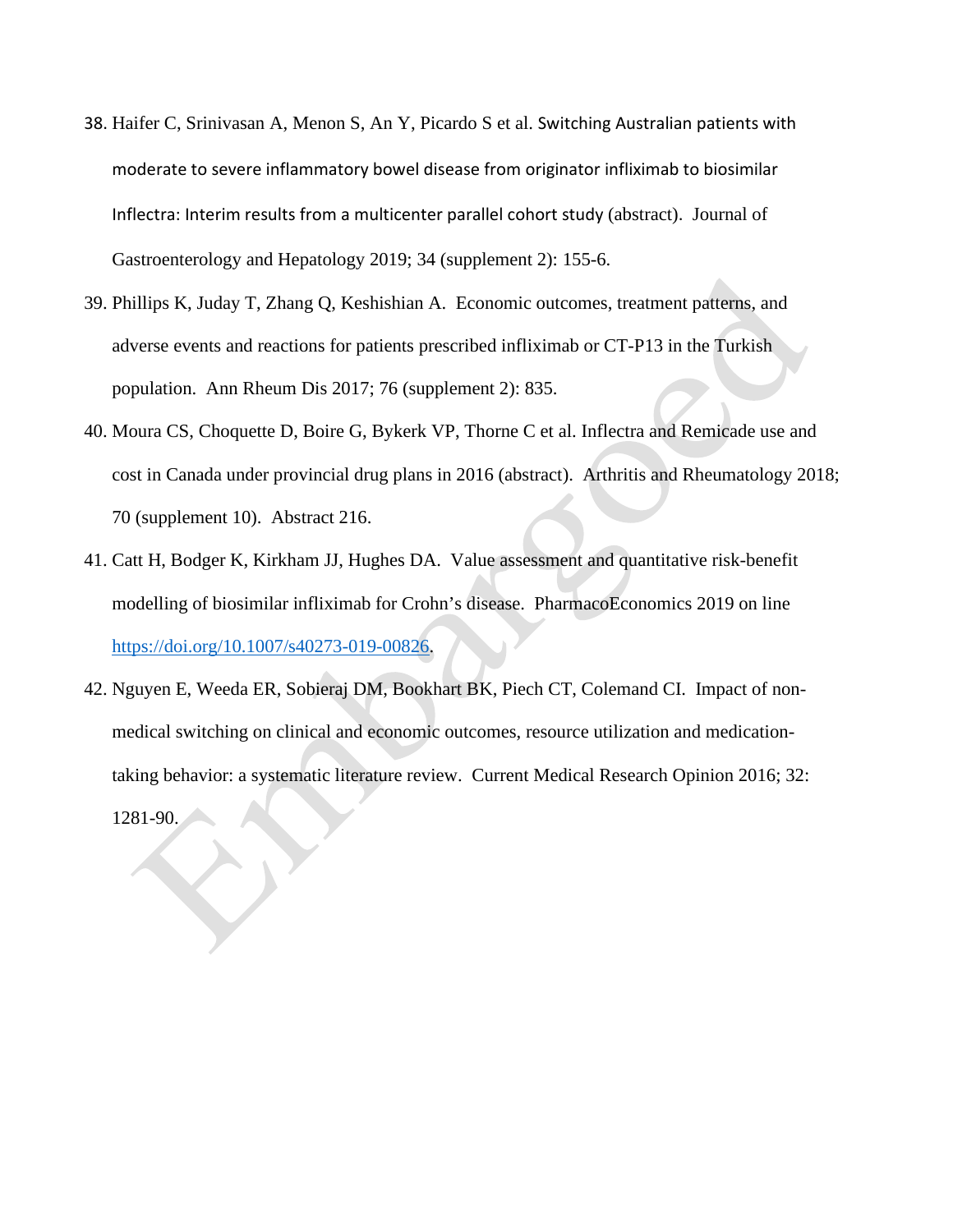| Group                     | Year | Use in naïve   | <b>Switch for those</b>  | <b>Automatic</b> |
|---------------------------|------|----------------|--------------------------|------------------|
|                           |      | patients       | already on<br>originator | substitution     |
| CAG                       | 2013 | Await studies  | No                       | N <sub>o</sub>   |
| <b>ECCO</b>               | 2013 | Await studies  | N <sub>o</sub>           | No               |
| Spanish Society of        | 2013 | Yes            | N <sub>o</sub>           | N <sub>o</sub>   |
| Gastroenterology          |      |                |                          |                  |
| <b>Polish National</b>    | 2014 | Yes            | N <sub>o</sub>           | N <sub>o</sub>   |
| Consultant in             |      |                |                          |                  |
| Gastroenterology          |      |                |                          |                  |
| Italian IBD group         | 2014 | Yes            | Await studies            | N <sub>o</sub>   |
| <b>British Society of</b> | 2015 | Yes            | Yes                      | N <sub>0</sub>   |
| Gastroenterology          |      |                |                          |                  |
| <b>NHS Wales</b>          | 2015 | Yes (patient   | Yes (patient             | N <sub>o</sub>   |
|                           |      | doctor         | doctor choice)           |                  |
|                           |      | choice)        |                          |                  |
| <b>ESPGHAN</b>            | 2015 | Yes            | N <sub>o</sub>           | N <sub>o</sub>   |
| <b>Belgian IBD</b>        | 2015 | Yes            | N <sub>0</sub>           | N <sub>o</sub>   |
| <b>Research Group</b>     |      |                |                          |                  |
| <b>OAG</b>                | 2016 | N <sub>o</sub> | No                       | N <sub>o</sub>   |
| <b>ESPGHAN</b>            | 2019 | Yes            | Yes                      | No               |
| Crohn's and Colitis       | 2019 | Yes            | Yes (patient             | N <sub>o</sub>   |
| Foundation                |      |                | doctor choice)           |                  |
| <b>CCC</b>                | 2019 | Yes            | Yes (patient             | N <sub>o</sub>   |
|                           |      |                | doctor choice)           |                  |
| <b>BC</b> Pharmacare      | 2019 | Yes            | Yes                      | Yes              |

# **Table 1. Position statements reached by other groups on the use of biosimilars**

 $N<sub>HS</sub>$  = national health service

ESPGHAN = European Society for Pediatric Gastroenterology Hepatology and Nutrition

IBD = inflammatory bowel disease

ECCO – European Crohn's and Colitis Organization

OAG = Ontario Gastroenterology Association

CAG = Canadian Gastroenterology Association

CCC = Crohn's Colitis Canada

BC = British Columbia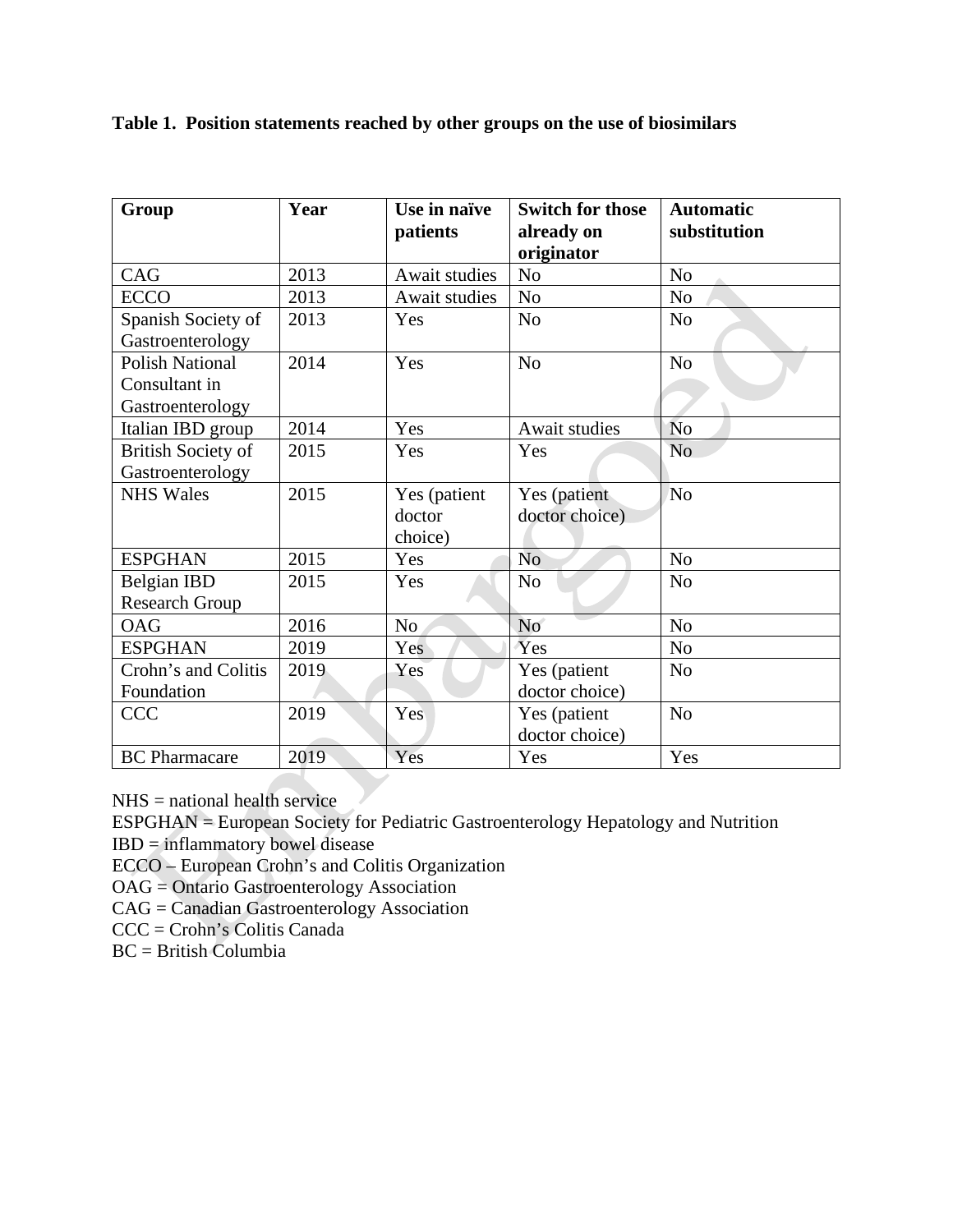# **Table 2** CT-P13 compared to infliximab originator for active Crohn's disease naïve to anti-TNF therapy: summary of findings table

|                  | <b>Certainty assessment</b> |                |                                                                                                                  |                     |                |                      |                     | $Ne$ of patients         |                                      | Effect                                                      |                          |            |
|------------------|-----------------------------|----------------|------------------------------------------------------------------------------------------------------------------|---------------------|----------------|----------------------|---------------------|--------------------------|--------------------------------------|-------------------------------------------------------------|--------------------------|------------|
| Nº of<br>studies | Study design                | Risk of bias   | Inconsistency                                                                                                    | <b>Indirectness</b> | Imprecision    | Other considerations | <b>CT-P13</b>       | infliximab<br>originator | Relative<br>(95% CI)                 | Absolute<br>(95% CI)                                        | Certainty                | Importance |
|                  |                             |                | Crohn's disease remission (follow up: mean 6 weeks; assessed with: A reduction of CDAI > 70 points)              |                     |                |                      |                     |                          |                                      |                                                             |                          |            |
|                  | randomised<br>trials        | not serious    | not serious                                                                                                      | not serious         | very serious a | none                 | 77/111 (69.4%)      | 81/109 (74.3%)           | RR 0.96<br>$(0.76 \text{ to } 1.22)$ | 30 fewer<br>per 1,000<br>(from 178<br>fewer to<br>163 more) | $\oplus$ $\oplus$<br>LOW | CRITICAL   |
|                  |                             |                | Switch to another biologic (follow up: mean 12 months; assessed with: Switch of drug in administrative database) |                     |                |                      |                     |                          |                                      |                                                             |                          |            |
|                  | observational<br>studies    | very serious b | not serious                                                                                                      | not serious         | not serious    | none                 | 312/2499<br>(12.5%) | 406/2551<br>$(15.9\%)$   | HR 0.93<br>$(0.79 \text{ to } 1.08)$ | 10 fewer<br>per 1,000<br>(from $31$<br>fewer to 12          | $\oplus$ $\oplus$<br>LOW | CRITICAL   |

**Serious infections (follow up: mean 12 months; assessed with: Administrative database)**

|  | hservational<br>studies | Serious <sup>b</sup> | not serious | not serious | serious <sup>®</sup> | none | 83/2499 (3.3%) | 115/2551 (4.5%) | HR 0.82<br>$(0.61 \text{ to } 1.11)$ | 8 fewer per<br>1,000<br>(from 17<br>fewer to 5<br>more) | $\oplus$ $\oplus$<br><b>LOW</b> | CRITICAL |
|--|-------------------------|----------------------|-------------|-------------|----------------------|------|----------------|-----------------|--------------------------------------|---------------------------------------------------------|---------------------------------|----------|
|--|-------------------------|----------------------|-------------|-------------|----------------------|------|----------------|-----------------|--------------------------------------|---------------------------------------------------------|---------------------------------|----------|

more)

**CI:** Confidence interval; **RR:** Risk ratio; **HR:** Hazard Ratio

# **Explanations**

a. Possibility that CT-P13 is up to 15% less effective than infliximab originator. This was felt to be an important difference when substituting one drug for a similar drug

b. Decision to use CT-P13 was up to patient and clinician.

c. 95% CI include important differences in safety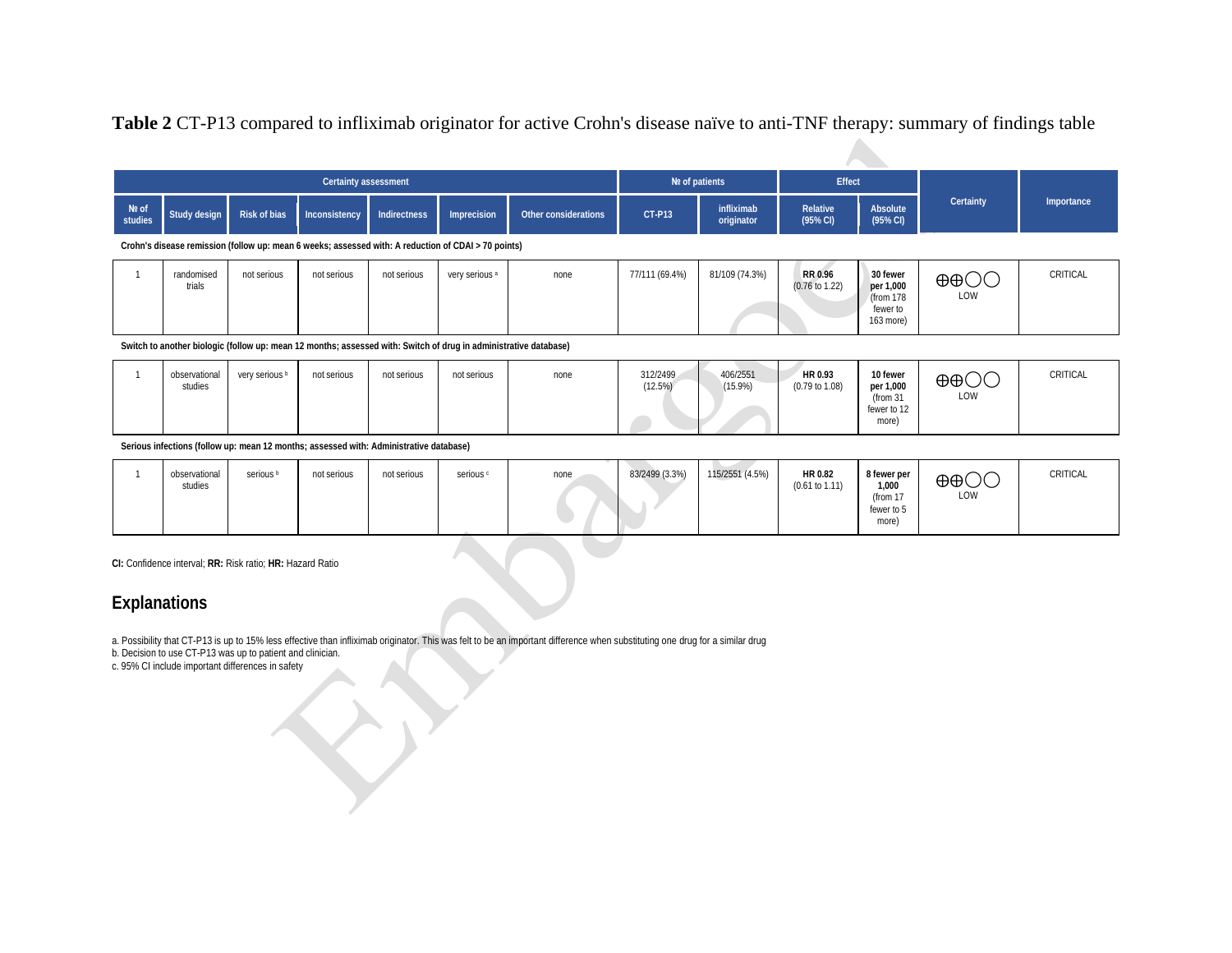# **Table 3** Non-medical switching to CT-P13 compared to continuing on infliximab originator for stable IBD on originator infliximab: summary of findings table

|                  |                      |                      | Certainty assessment                                                            |              |                      |                      | Nº of patients |                          | <b>Effect</b>                        |                                                               |                          |            |
|------------------|----------------------|----------------------|---------------------------------------------------------------------------------|--------------|----------------------|----------------------|----------------|--------------------------|--------------------------------------|---------------------------------------------------------------|--------------------------|------------|
| Nº of<br>studies | Study design         | Risk of bias         | Inconsistency                                                                   | Indirectness | Imprecision          | Other considerations | <b>CT-P13</b>  | infliximab<br>originator | Relative<br>(95% CI)                 | Absolute<br>(95% CI)                                          | Certainty                | Importance |
|                  |                      |                      | Not in remission (follow up: mean 12 months; assessed with: Defined clinically) |              |                      |                      |                |                          |                                      |                                                               |                          |            |
|                  | randomised<br>trials | serious <sup>a</sup> | not serious                                                                     | not serious  | serious <sup>b</sup> | none                 | 73/234 (31.2%) | 59/214 (27.6%)           | RR 0.89<br>$(0.58 \text{ to } 1.38)$ | 30 fewer<br>per 1,000<br>(from $116$<br>fewer to<br>105 more) | $\oplus$ $\oplus$<br>LOW | CRITICAL   |

**loss of response or worsening of disease (follow up: mean 12 months; assessed with: clinical opinion)**

| randomised<br>trials | serious <sup>a</sup> | not serious | serious <sup>c</sup> | serious <sup>b</sup> | none | 57/234 (24.4%) | 33/214 (15.4%) | RR 0.64<br>$(0.44 \text{ to } 0.94)$ | 56 fewer<br>per 1,000<br>(from 86 | $\sim$ $\sim$<br>$\bigoplus$<br>$\smile\smile$<br>VERY LOW | CRITICAL |
|----------------------|----------------------|-------------|----------------------|----------------------|------|----------------|----------------|--------------------------------------|-----------------------------------|------------------------------------------------------------|----------|
|                      |                      |             |                      |                      |      |                |                |                                      | fewer to 9<br>fewer)              |                                                            |          |

**Adverse events (follow up: mean 12 months; assessed with: Assessed clinically (either all adverse events or serious adverse events))**

|  | observational<br>serious <sup>d</sup><br>studies | not serious | serious c | serious <sup>b</sup> | none | 33/142 (23.2%) | 29/151 (19.2%) | RR 0.94<br>$(0.74 \text{ to } 1.21)$ | 12 fewer<br>per 1,000<br>(from 50<br>fewer to 40<br>more) | $\bigoplus$ $\bigodot$ $\bigodot$<br>VERY LOW | CRITICAL |
|--|--------------------------------------------------|-------------|-----------|----------------------|------|----------------|----------------|--------------------------------------|-----------------------------------------------------------|-----------------------------------------------|----------|
|--|--------------------------------------------------|-------------|-----------|----------------------|------|----------------|----------------|--------------------------------------|-----------------------------------------------------------|-----------------------------------------------|----------|

**CI:** Confidence interval; **RR:** Risk ratio

# **Explanations**

a. One of the two trials had an unclear risk of bias

b. 95% CI wide with number of events < 250

c. Each trial defined loss of response differently

d. Two observational studies where decision to switch to CT-P13 is up to patient and clinician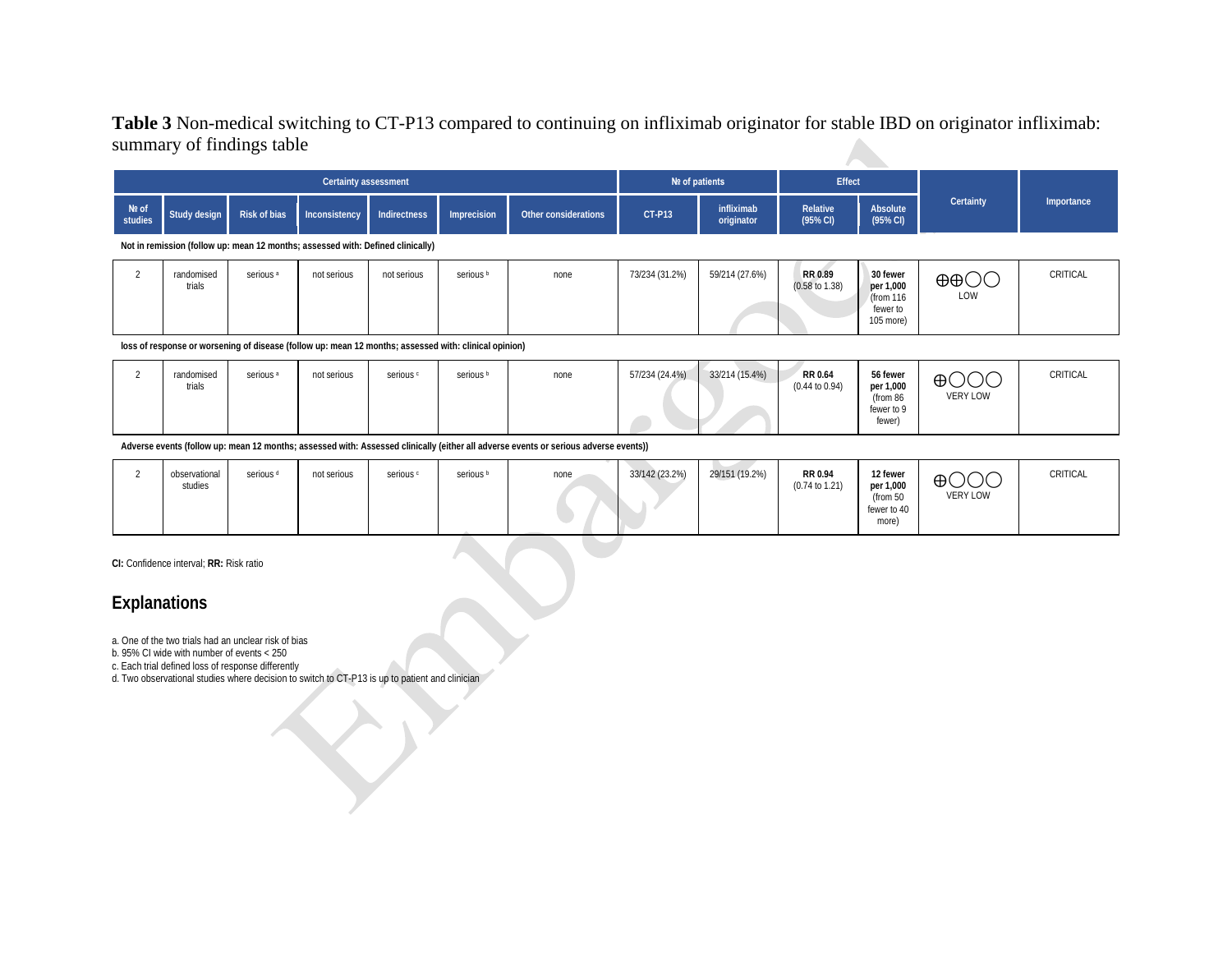**Figure 1. Randomized controlled trials of switch to a biosimilar compared to continuing with originator infliximab in inflammatory bowel disease patients: proportion not in remission at one year**



## **Figure 2. Randomized controlled trials of switch to a biosimilar compared to continuing**

**with originator infliximab in inflammatory bowel disease patients: proportion with loss of** 

### **response or worsening disease**



**Figure 3. Adverse events in cohort studies of switch to a biosimilar compared to continuing** 

**with originator infliximab in inflammatory bowel disease patients**

| <b>Study or Subgroup</b>                                                                      | Infliximab |     | <b>CT-P13</b> |     |            | <b>Risk Ratio</b><br>Events Total Events Total Weight M-H, Random, 95% CI | <b>Risk Ratio</b><br>M-H. Random, 95% CI |
|-----------------------------------------------------------------------------------------------|------------|-----|---------------|-----|------------|---------------------------------------------------------------------------|------------------------------------------|
| Haifer 2019                                                                                   |            | 115 |               | 104 | 2.0%       | $0.60$ [0.10, 3.54]                                                       |                                          |
| Kang 2018                                                                                     | 27         | 36  | 30            | 38  | 98.0%      | 0.95 [0.74, 1.22]                                                         |                                          |
| Total (95% CI)                                                                                |            | 151 |               |     | 142 100.0% | 0.94 [0.74, 1.21]                                                         |                                          |
| Total events                                                                                  | 29         |     | 33            |     |            |                                                                           |                                          |
| Heterogeneity: Tau <sup>2</sup> = 0.00; Chi <sup>2</sup> = 0.30, df = 1 (P = 0.59): $P = 0$ % |            |     |               |     |            |                                                                           | 100<br>0.01<br>10                        |
| Test for overall effect: $Z = 0.48$ (P = 0.63)                                                |            |     |               |     |            |                                                                           | Favours originator Favours CT-P13        |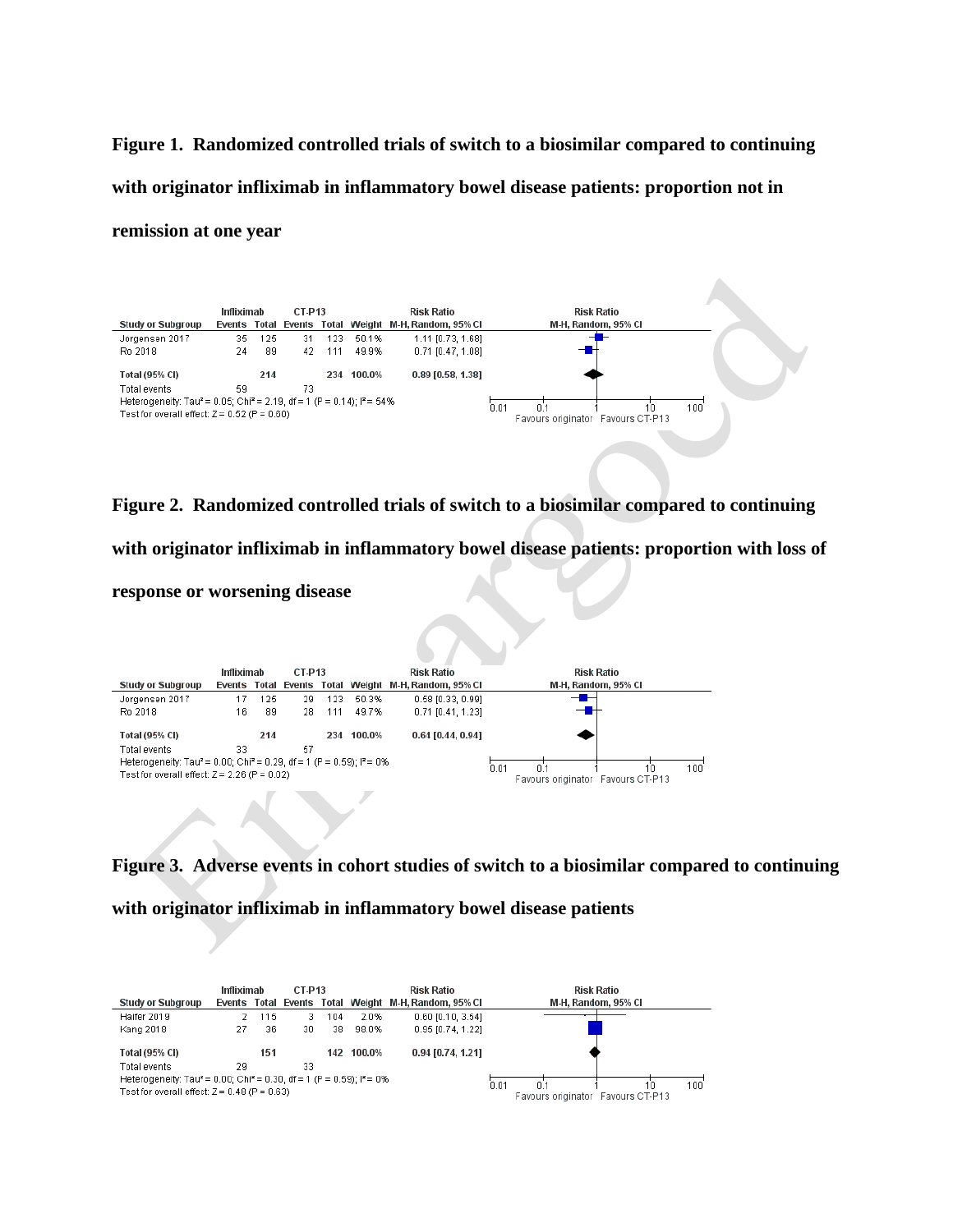# **Appendix: Search strategy.**

Database: OVID Medline Epub Ahead of Print, In-Process & Other Non-Indexed Citations, Ovid MEDLINE(R) Daily and Ovid MEDLINE(R) 1946 to Present, Embase <1974 to 2019 October 08>, EBM Reviews - Cochrane Central Register of Controlled Trials <September 2019>, EBM Reviews - Cochrane Database of Systematic Reviews <2005 to October 3, 2019>

Search Strategy:

--------------------------------------------------------------------------------

- 1 (inflammatory bowel disease\* or ulcerative colitis or Crohn\* or IBD).tw,kw. (260985)
- 2 exp Biosimilar Pharmaceuticals/ (5959)
- 3 exp biosimilar agent/ (4133)
- 4 (biosimilar\* or inflectra).tw,kw. (10755)
- 5 (biologic\* adj3 (follow-on or subsequent entry or similar)).tw,kw. (9120)
- 6 or/2-5 (20290)
- 7 1 and 6 (1358)
- 8 randomized controlled trial.pt. (971168)
- 9 clinical trial.pt. (797929)
- 10 random\*.mp. (3989679)
- 11 placebo.ab. (752778)
- 12 drug therapy.fs. (5781246)
- 13 (placebo: or double-blind:).mp. (1248843)
- 14 clinical trial:.mp. (3082388)
- 15 blind:.tw. (997409)
- 16 or/8-15 (10559041)
- 17 7 and 16 (891)
- 18 controlled study/ or major clinical study/ (8856293)
- 19 comparative study/ or (comparative or comparison or compared or controlled).tw. (13227283)
- 20 exp cohort analysis/ or exp Cohort Studies/ (2569068)
- 21 (cohort or cohorts).tw,kw. (1522008)
- 22 prospective\*.tw,kw. (1882262)
- 23 (followed or follow up).tw. (4564759)
- 24 exp longitudinal study/ or exp Longitudinal Studies/ (395029)
- 25 (longitudinal or time series).tw. (614437)
- 26 ((evaluat\* or multicenter) adj3 (studies or study)).tw. (1373139)
- 27 ((population or hospital) adj based).tw. (352933)
- 28 (trial or groups).ab. (6264896)